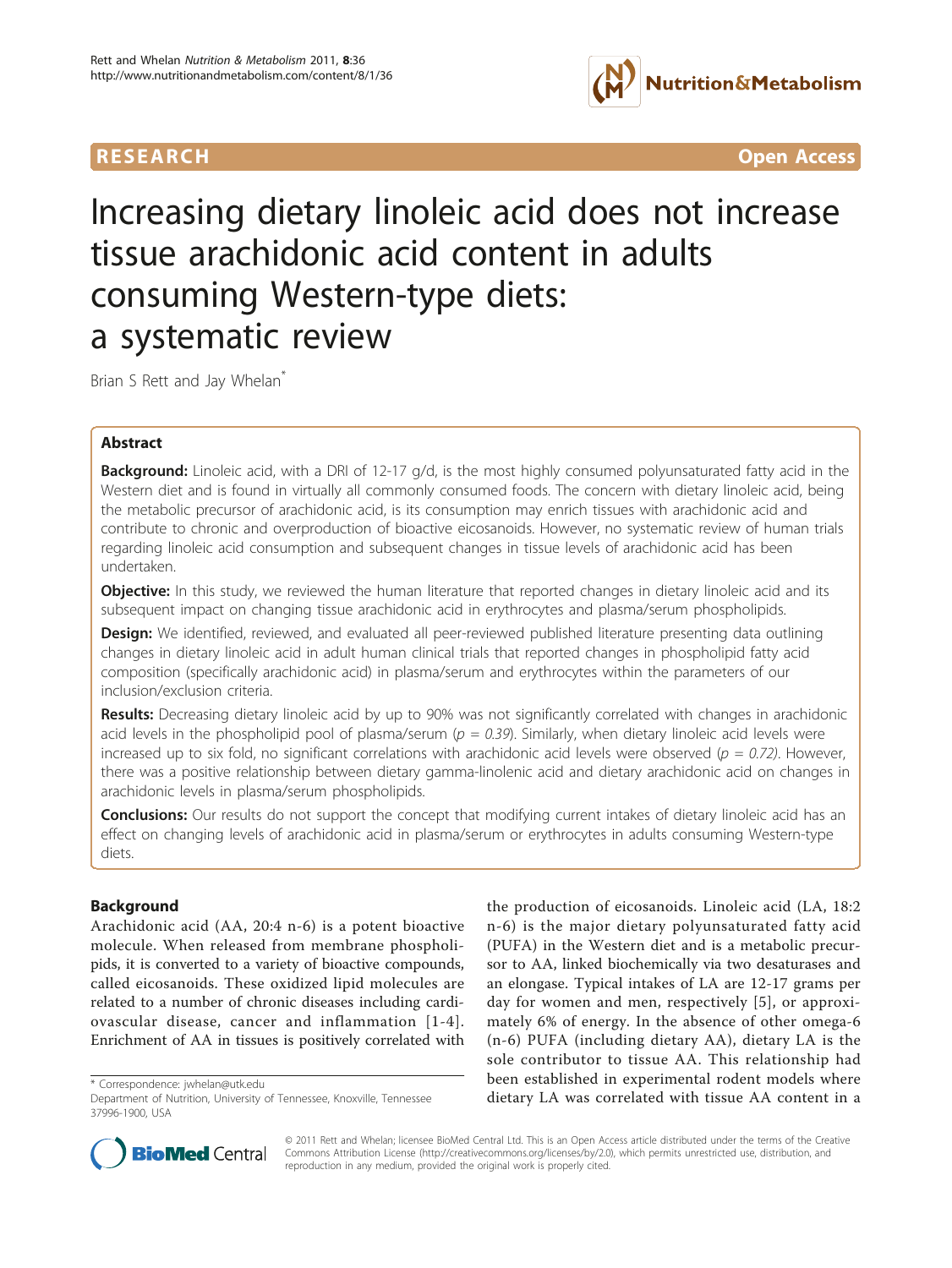non-linear relationship in rats provided fat-free background diets [[6\]](#page-13-0) and lipid-rich diets [\[7](#page-13-0)].

Recent reviews suggest this relationship may exist in adult humans consuming a typical Western-type diet [[8](#page-13-0),[9\]](#page-13-0) and some have recommended limiting LA intake as a way to help reduce tissue AA levels [\[10,11](#page-13-0)]. Certainly, this relationship had been reported in subjects consuming diets containing LA at levels less than 2% of energy [[12](#page-13-0)]. There are, however, a number of recent papers suggesting that increasing dietary LA does not increase tissue AA levels, but in fact may have an inverse relationship [\[13,14](#page-13-0)]. To compound the complexity of this relationship, the family of n-6 PUFA are, in general, synonymously identified to dietary LA, while seemingly ignoring other members who can contribute to tissue AA, i.e., dietary gamma-linolenic acid (GLA, 18:3 n-6) and AA.

This study was designed to explore the relationship of dietary LA and tissue AA, viz., phospholipid pools of plasma/serum and erythrocytes. To our knowledge, this is the first study to review the literature as to whether increasing dietary LA is positively correlated with increasing tissue AA content, and whether reducing dietary LA has the opposite effect in adults consuming Western-type diets. We further investigated what potential contributions other dietary n-6 PUFA may have on tissue AA content. This study was limited in scope and did not address other controversial issues related to dietary LA or other PUFA or their effects on issues related to health.

# Methods

The aim of this paper was to identify, review, and evaluate all peer-reviewed published literature presenting data outlining changes in dietary LA in adult human clinical trials which report phospholipid fatty acid composition (specifically AA) in plasma/serum and erythrocytes. We chose the phospholipid pool in plasma/serum because here is where a majority of the human data is, it represents membranes of lipoproteins derived from the surface of hepatic endoplasmic reticulum [[15\]](#page-13-0) (it helps to control for potential variations in other components, such as circulating triglycerides). The studies reporting the fatty acid composition of erythrocyte phospholipids do so because fatty acids in erythrocytes are almost totally esterified in phospholipids. Further refinements to the search strategy included reported changes in tissue AA levels following dietary intake of AA and its various n-6 PUFA precursors, i.e., LA and GLA. Published articles meeting eligibility criteria from 1970 to present were reviewed, of which 4336 articles were retrieved from May 2009 - November 2009 (Figure [1](#page-2-0)). The primary search engine used was PubMed.gov (The National Library of Medicine, National Institutes of Health), along with several prominent nutrition-based clinical journals, i.e., American Journal of Clinical Nutrition, British Journal of Nutrition, and any additional citations in articles reviewed. The search terms included linoleic acid, g-linolenic acid, gamma-linolenic acid, arachidonic acid, omega-6, n-6, olive oil, soybean oil, sunflower oil, safflower oil, corn oil, omega-3, n-3, plasma, erythrocyte, red blood cell and phospholipid.

The following eligibility criteria applied to all accepted articles. Subjects had to be 18 years or older with no known metabolic disorder that would influence tissue AA content. Sufficient data on LA, GLA and/or AA consumption (pre- and post-intervention) was required. The nature of the intervention (i.e., capsules, oils or dietary modifications) had to be presented. The fatty acid data (plasma/serum and/or erythrocyte) had to be determined from fasting patients, pre- and post-supplementation. Baseline and post-treatment of tissue phospholipid fatty acid composition had to be provided. On occasion, percent changes in tissue fatty acid composition were provided and this data was used. Only those papers published after 1970 due to improved gas chromatographic methods were accepted. Articles were automatically excluded if subjects were less than 18 years old, pregnant or nursing, consuming supplements containing long chain n-3 fatty acids or supplemented fish intake above and beyond their typical dietary regimen, or using known inhibitors of AA metabolism, such as non-steroidal anti-inflammatory drugs (NSAIDs).

After an initial review of the papers, 4043 were excluded because of insufficient data or studies that did not investigate our parameters. Of the 293 papers that passed the initial review process, each was reviewed by two independent investigators (BR and JW) and thirty-six were acceptable by both reviewers. Those papers that were not accepted  $(n = 249)$  were rejected because baseline data was not sufficiently reported, data for target tissues was not presented, insufficient data was present and did not allow for appropriate calculations, background diets were not sufficiently described, or they included supplementation of restricted food items (i.e., long chain n-3 PUFA). Thirty-six articles were found to meet all of the inclusion-exclusion criteria.

Once accepted, data on dietary n-6 fatty acid intake (% of calories or g/d) and tissue AA content were extracted. Study design, number and gender of subjects, method of supplementation (i.e., type of oil, capsules or food component used) were recorded. Those studies involving dietary LA as percentage of calories or g/d and its effects on changes in tissue AA content are summarized in Tables [1,](#page-3-0) [2](#page-4-0), &[3](#page-5-0). Similarly, those studies involving dietary GLA (0.36-6.00 g/d) and AA (0.50-6.00 g/d) are summarized in Tables [4](#page-5-0) and [5.](#page-6-0) If a study met the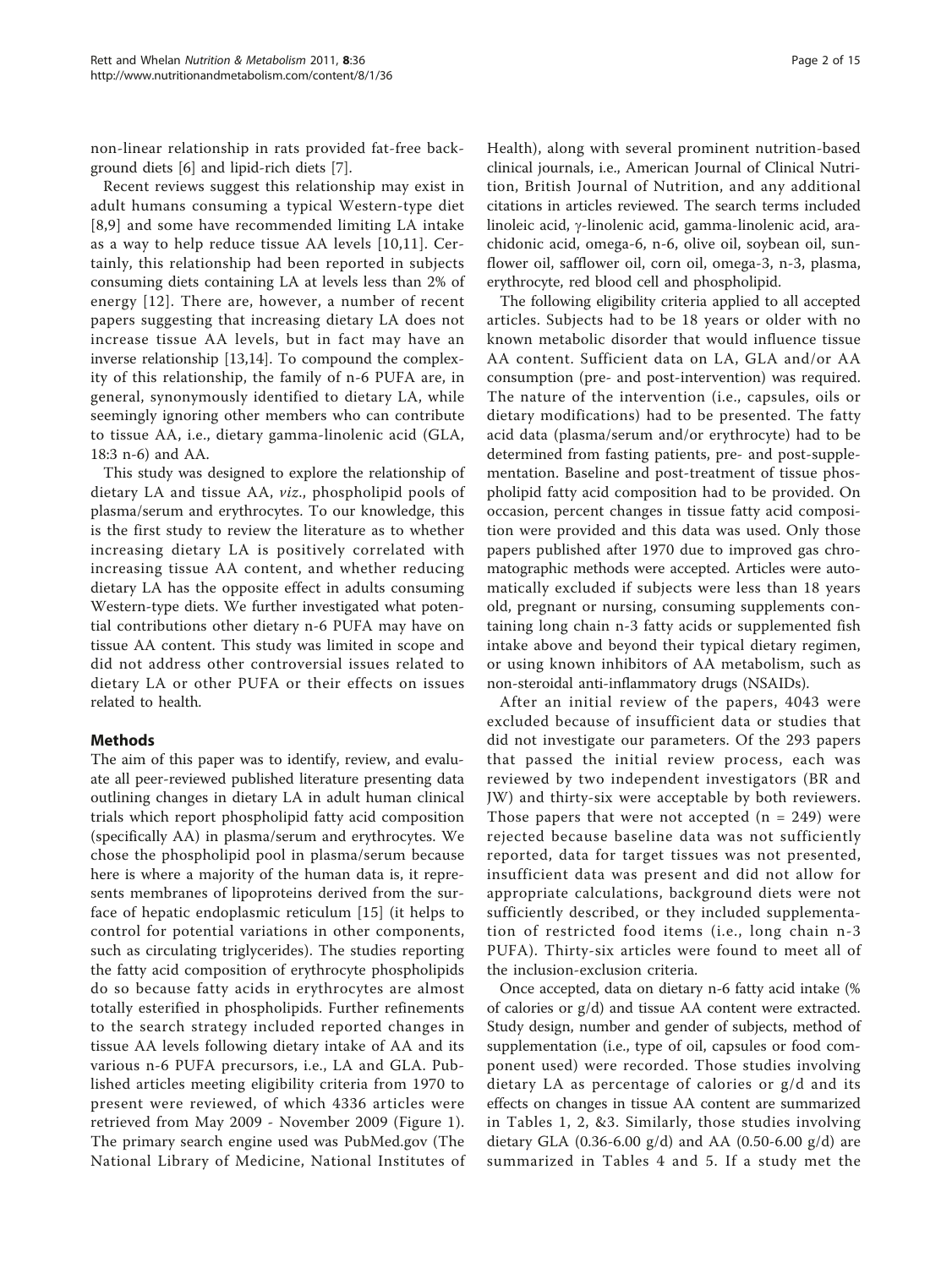<span id="page-2-0"></span>

eligibility criteria and contained more than one comparison, each comparison was reported as a separate data point.

Baseline tissue AA levels were defined as relative abundance of AA in tissue phospholipids prior to dietary supplementation (or reduction) of the corresponding dietary n-6 PUFA of interest (i.e., LA, GLA or AA). In the case of cross-over designs, baseline fatty acid composition was established following a washout period or after supplementation of a control diet if there were no or only minor changes in the dietary n-6 PUFA content. For example, a supplement rich in oleic acid (a monounsaturated fatty acid typically used as a control and known to have a neutral effect on tissue AA content) could be used as a control lipid (or oil) prior to supplementation of an equal amount of a lipid (or oil) rich in LA. Percent change for each dietary n-6 fatty acid of

interest was used to standardize the relative differences between baseline intakes and intervention intakes following the experimental period using the following formula:

$$
\frac{intervention\ intake - baseline\ intake}{baseline\ intake} \times 100
$$

The levels of intake were based on the relative caloric amount (% of calories), and when this data was not available absolute intake levels (g/d) were used. Percent change for tissue AA content was used to standardize the relative differences between baseline levels and intervention levels following the experimental period using the following formula:

post - intervention level - baseline level baseline level <sup>×</sup> <sup>100</sup>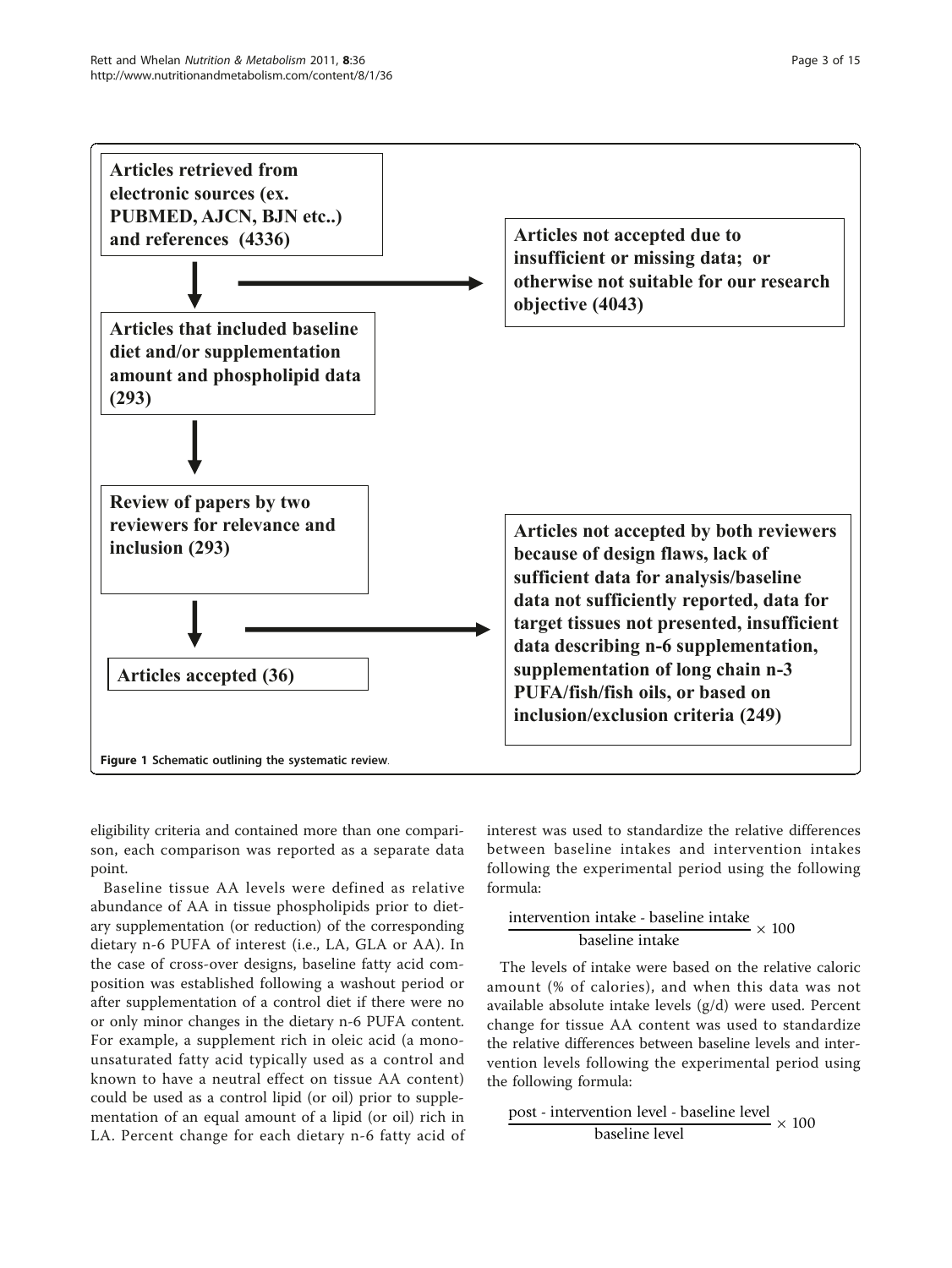<span id="page-3-0"></span>

| Table 1 Studies outlining the effects of decreasing dietary linoleic acid levels (% energy) from baseline on changes in plasma/serum phospholipid |  |  |  |
|---------------------------------------------------------------------------------------------------------------------------------------------------|--|--|--|
| arachidonic acid level                                                                                                                            |  |  |  |

| Author,<br>(reference) | Study design Subjects                       |          | <b>Diet</b><br>length | Diet comparison                                                                                                                        | LA (% change)<br><b>Baseline to</b><br>intervention | $\triangle$ AA (%)<br>change                                                                                                    | <b>Comments</b>                                                                                                                                                                                                                                                                                                                              |
|------------------------|---------------------------------------------|----------|-----------------------|----------------------------------------------------------------------------------------------------------------------------------------|-----------------------------------------------------|---------------------------------------------------------------------------------------------------------------------------------|----------------------------------------------------------------------------------------------------------------------------------------------------------------------------------------------------------------------------------------------------------------------------------------------------------------------------------------------|
| Lasserre [17]          | Randomized<br>crossover                     | $N = 24$ | 5 months              | Peanut oil diet (baseline)<br>compared to milk fat diet                                                                                | $-90(6.5\% - 0.6\%)$                                | 9.99 N.S.                                                                                                                       | Used peanut oil group b/c close to DRI for LA. Subjects were nuns in<br>monastery.                                                                                                                                                                                                                                                           |
|                        |                                             |          |                       | Peanut oil diet (baseline)<br>compared to low erucic acid<br>rapeseed oil (canola oil) diet                                            | $-30(6.5\% - 4.5\%)$                                | $-5.49$ N.S.                                                                                                                    | Used peanut oil group b/c close to DRI for LA. Subjects were nuns in<br>monastery.                                                                                                                                                                                                                                                           |
| Lichtenstein<br>$[35]$ | Randomized<br>double-blind<br>crossover     | $N = 30$ | 35 days               | Soybean oil diet (baseline)<br>$-2.58$ N.S.<br>$-82(11\% - 1.9\%)$<br>compared to high oleic acid<br>soybean oil diet<br>tested either |                                                     | Pooled data of men and women. Baseline diet of 10.96% energy<br>closest to DRI for LA. AA did not differ among remaining groups |                                                                                                                                                                                                                                                                                                                                              |
| Liou [37]              | Randomized<br>crossover                     | $N = 24$ | 4 weeks               | High linoleic acid sunflower oil<br>(diet) compared to high oleic<br>acid safflower oil (diet)                                         | $-5.55$ N.S.<br>$-63(10.5\% - 3.8\%)$               |                                                                                                                                 | Incorporated test oils into baked foods (cookies, breads), mayonnaise,<br>salad dressing. AA data presented in graphs, not tables. Fish intake<br>was avoided for all groups. AA PL content did not differ between<br>sequence of diets going from high LA to low LA or vice versa. Study<br>address low or high LA with constant ALA at 1%. |
| Goyens [38]            | Double-blind<br>intervention                | $N = 19$ | 6 weeks               | Reduced LA in food items<br>(margarines, pastries, baked<br>goods)                                                                     | $-57(7% - 3%)$                                      | 5.26 N.S.                                                                                                                       | Test oils consumed in margarine and pastries. Prohibited consumption<br>of fish or marine foods in all groups.                                                                                                                                                                                                                               |
| Vega-Lopez<br>$[36]$   | Randomized<br>crossover                     | $N = 15$ | 35 days               | Canola oil diet compared to<br>palm oil diet                                                                                           | $-50(6.5\% - 3.3\%)$                                | $-8.06$ N.S.                                                                                                                    | Canola oil in mixed foods was replaced by palm oil in mixed foods.<br>AA did not change among all three dietary groups. Canola oil diet is<br>baseline because closest to DRI LA intake.                                                                                                                                                     |
| Li [39]                | Parallel<br>intervention                    | $N = 17$ | 28 days               | High LA diet to moderate LA<br>diet using canola oil/canola<br>margarine                                                               | -48 (13.5%-7%)                                      | $-3.80$ N.S                                                                                                                     | Subjects were given diet more than twice DRI for LA and then given<br>diet resembling the DRI for LA. All groups were asked to not consume<br>fish.                                                                                                                                                                                          |
|                        |                                             |          |                       | High LA diet to normal LA diet<br>using canola oil/canola<br>margarine                                                                 | -39 (11.9%-7.3%)                                    | $-16.5$ N.S.                                                                                                                    |                                                                                                                                                                                                                                                                                                                                              |
| Mantzioris<br>$[40]$   | Parallel<br>intervention                    | $N = 15$ | 4 weeks               | Control diet (sunflower oil)<br>group compared to<br>intervention diet (flaxseed oil)                                                  | -57 (7.8%-3.3%)                                     | $-4.5$ N.S.                                                                                                                     | Control group consumed relatively close to DRI for LA while<br>intervention group reduced LA by more than half.                                                                                                                                                                                                                              |
| King [16]              | Randomized<br>parallel                      | $N = 66$ | 6 weeks               | Baseline diet compared to low<br>fat diet                                                                                              | $-29(10\% - 7.1\%)$                                 | 4.1 ( $p < 0.05$ )                                                                                                              | Used modified food items for diets containing different amounts of<br>fat. Reported AA PL in % change.                                                                                                                                                                                                                                       |
| Geppert [41]           | Randomized<br>double- blind<br>intervention | $N = 54$ | 8 weeks               | Baseline diet compared to LA<br>reduced diet (using olive oil<br>capsules)                                                             | $-12(5.8\% - 5.1\%)$                                | 1.12 N.S.                                                                                                                       | Used olive oil capsules with vegetarians.                                                                                                                                                                                                                                                                                                    |

Percent change (±) from baseline in AA that is significant is identified with (p < 0.05). Percent change (±) from baseline in AA that is not significant is denotedby N.S.

Abbreviations: AA, arachidonic acid; DRI, Dietary Reference Intake; LA, linoleic acid; PL, phospholipid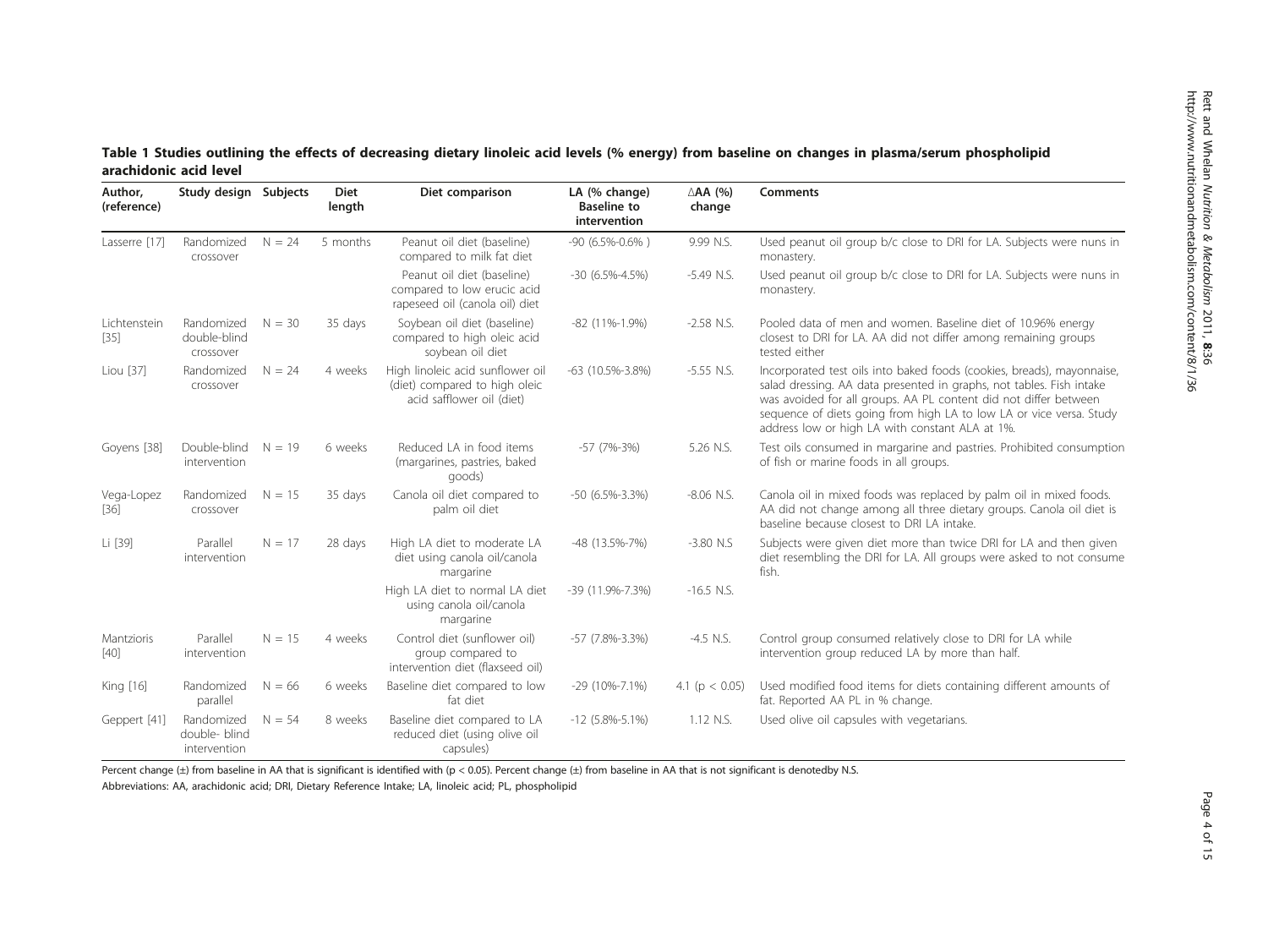| Author,<br>(reference) | Study<br>design                                  |                     | Subjects Diet length | Diet comparison                                                                                                           | LA (%<br>change)<br><b>Baseline to</b><br>intervention | $\triangle$ AA (%)<br>change | <b>Comments</b>                                                                                                                                                                                       |  |  |
|------------------------|--------------------------------------------------|---------------------|----------------------|---------------------------------------------------------------------------------------------------------------------------|--------------------------------------------------------|------------------------------|-------------------------------------------------------------------------------------------------------------------------------------------------------------------------------------------------------|--|--|
| King [16]              | Randomized $N = 33$<br>parallel<br>intervention  |                     | 6 weeks              | Baseline diet compared to moderate fat<br>diet                                                                            | 13 (10.3%-<br>1.6%                                     | $-3.2$ (p < 0.05)            | Used modified food items for diets containing different<br>amounts of fat. Reported AA PL as % change.                                                                                                |  |  |
| Thijssen [42]          | Randomized $N = 45$<br>multiple<br>crossover     |                     | 5 weeks              | Stearic acid diet to oleic acid diet in<br>food items (using margarines, breads,<br>sponge cakes)                         | 14 (2.1%)<br>$-2.4%$                                   | $-2.24$ (N.S.)               | No order to diets given. Subjects received all 3 diets with<br>varying amounts of LA.                                                                                                                 |  |  |
|                        |                                                  |                     |                      | Oleic Acid to LA food items (margarines,<br>breads, sponge cakes)                                                         | 287 (2.4%-<br>9.3%                                     | $-1.15$ (N.S.)               | No order to diets given. Subjects received all 3 diets with<br>varying amounts of LA.                                                                                                                 |  |  |
| Montoya<br>$[43]$      | Sequential<br>interventions                      | $N = 41$            | 4 weeks              | From palm oil based diet compared to<br>olive oil based diet                                                              | 16 (3.2%-3.7%)                                         | 4.82 (N.S.)                  | Used nuns and priests. Everyone consumed same sequence of<br>diets. AA did not change among the three test diets. No<br>crossover, subjects were their own controls.                                  |  |  |
|                        |                                                  |                     |                      | Olive oil based diet to sunflower oil base<br>diet                                                                        | 230 (3.7%-<br>$12.2\%$                                 | $-3.44$ (N.S.)               |                                                                                                                                                                                                       |  |  |
| Lichtenstein<br>$[35]$ | Randomized $N = 30$<br>double-blind<br>crossover |                     | 35 days              | Baseline soybean oil diet compared to<br>low saturated fat-soybean oil diet. The<br>soybean oils varied in LA composition | 15.8 (11%)<br>$-12.7%$                                 | $0.89$ (N.S.)                | Pooled data of men and women. Five diets of random order.<br>Subjects visited metabolic kitchen 3 times week. Varying LA<br>amounts using modified soybean oils.                                      |  |  |
|                        |                                                  |                     |                      | Baseline high oleic-soybean oil diet to<br>low ALA-soybean oil diet                                                       | 552 (1.9%-<br>2.5%                                     | 1.27 (N.S.)                  |                                                                                                                                                                                                       |  |  |
| Li [39]                | Parallel<br>intervention                         | $N = 10$<br>$N = 7$ | 14 days 14<br>days   | Baseline Western diet to intervention diet<br>increased in LA intake using safflower oil                                  | 17.8 (10.1%-<br>11.9%)                                 | $6.18$ (N.S.)                | Used safflower oil/safflower margarine to increase LA in diet to<br>almost twice DRI of LA. AA did not differ among all groups in<br>study.                                                           |  |  |
|                        |                                                  |                     |                      | Baseline Western diet to intervention diet<br>increased in LA intake using safflower oil                                  | 82.4 (7.4%-<br>13.5%)                                  | $0.96$ (N.S.)                | Used safflower oil/safflower margarine to increase LA in diet to<br>more than twice DRI of LA. AA did not differ among all groups<br>in study.                                                        |  |  |
| Vega-Lopez<br>$[36]$   | Randomized $N = 15$<br>crossover                 |                     | 35 days              | Canola oil diet compared to soybean oil<br>diet                                                                           | 64.2 (6.5%-<br>10.7%                                   | $-2.35$ (N.S.)               | Canola oil in mixed foods was replaced by soybean oil in mixed<br>foods. AA did not change among all three dietary groups.<br>Canola oil diet is baseline because close to the DRI for LA.            |  |  |
| Liou [37]              | Randomized $N = 22$<br>crossover                 |                     | 4 weeks              | Low LA diet (high in oleic acid safflower<br>oil) compared to high LA diet (high in<br>sunflower oil)                     | 176 (3.8%-<br>10.5%)                                   | $-0.18$ (N.S.)               | AA PL content presented as graphs, not numerically. Fish was<br>avoided in all dietary groups. ALA intake was kept constant<br>between low/high diet.                                                 |  |  |
| Valsta [19]            | Randomized $N = 39$<br>crossover                 |                     | 6 weeks              | Habitual diet compared to high LA<br>trisunflower oil diet                                                                | 86 (4.2%-7.8%)                                         | 10 ( $p < 0.05$ )            | Fish cut in half in all dietary groups. Has a baseline for before<br>each diet. Used trisunflower oil in margarine, food oil, salad<br>dressing, bread, cake and cookies, in place of habitual foods. |  |  |
|                        |                                                  |                     |                      | Habitual diet compared to high ALA<br>rapeseed oil diet                                                                   | 45 (4.2%-6.1%)                                         | 2.77 (N.S.)                  |                                                                                                                                                                                                       |  |  |
| Raatz [18]             | Randomized $N = 10$<br>crossover                 |                     | 28 days              | Low fat diet (20% energy) compared to<br>high fat diet (45% energy).                                                      | 100 (6%-12%)                                           | $-16$ (p < 0.05)             | Modified foods rich in LA. Random order to diet, so baseline<br>was chosen based on DRI of LA. Used washout period of 21-28<br>days                                                                   |  |  |
| Lasserre [17]          | Randomized $N = 24$<br>crossover                 |                     | 5 months             | Peanut oil diet compared to sunflower<br>oil                                                                              | 111 (6.5%-<br>13.7%)                                   | $-20$ (p < 0.05)             | Used peanut oil group b/c close to DRI for LA.                                                                                                                                                        |  |  |
| Innis $[13]$           | Randomized $N = 24$<br>crossover                 |                     | 8 weeks              | Low LA diet to high LA diet                                                                                               | 176 (3.8%-<br>10.5%)                                   | $1.86$ (N.S.)                | Controlled for dietary AA.                                                                                                                                                                            |  |  |

<span id="page-4-0"></span>Table 2 Studies outlining the effects of increasing dietary linoleic acid levels (% energy) from baseline on changes in plasma/serum phospholipid arachidonic acid level

Percent change (±) from baseline in AA that is significant is identified with (p < 0.05). Percent change (±) from baseline in AA that is not significant is denoted by N.S. Abbreviations: ALA, alpha-linolenic acid; AA, arachidonic acid; DRI, Dietary Reference Intake; LA, linoleic acid; PL, phospholipid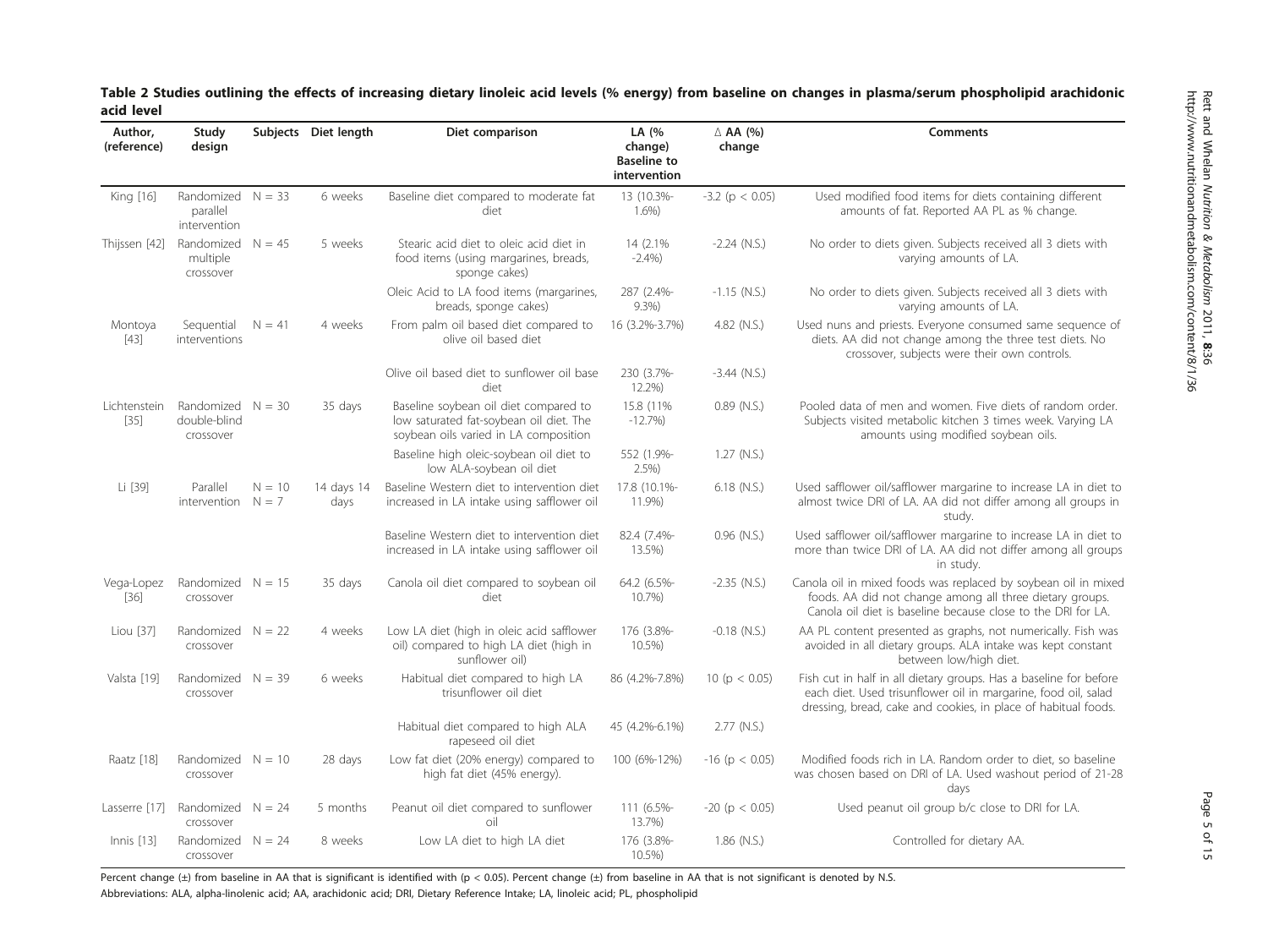| Author,<br>(reference) | Study design                                       | <b>Subjects</b>      | <b>Diet</b><br>length      | LA source, amount<br>supplemented (g/d) | $\triangle$ AA (%)<br>change | <b>Comments</b>                                 |
|------------------------|----------------------------------------------------|----------------------|----------------------------|-----------------------------------------|------------------------------|-------------------------------------------------|
| Anderson<br>$[44]$     | Parallel intervention                              | $N = 8$              | 3<br>months                | Olive oil (0.2)                         | 8.46 (N.S.)                  | Olive oil supplement                            |
|                        |                                                    | $N = 9$              |                            | Olive oil (0.2)                         | $9.05$ (N.S.)                | Provided LA for two different<br>groups         |
| Thies [45]             | Randomized, double-blind,<br>parallel intervention | $N = 8$              | 12<br>weeks                | Oil blend (0.64)                        | 3.38 (N.S.)                  | Different oil blends were<br>sources of LA      |
|                        |                                                    |                      |                            | Placebo oil (0.9)                       | 5.25 (N.S.)                  |                                                 |
| Geppert [21]           | Randomized double- blind<br>parallel intervention  | $N = 20$             | 8 weeks                    | Oil blend (0.86)                        | $-7$ (p < 0.05)              | Blend palm, rapeseed and<br>sunflower oil       |
| Johansson<br>$[46]$    | Randomized, double-blind,<br>crossover             | $N = 12$             | 4 weeks                    | Sea buckthorn berry oil<br>(0.90)       | $-2.2$ (N.S.)                | Sea buckthorn berry oil is<br>17.9% LA.         |
| Kew [47]               | Double-blind, parallel<br>intervention             | $N = 42$             | 4 weeks                    | Olive oil (0.92)                        | $-13.04$ (N.S.)              |                                                 |
| Buckley [48]           | Double-blind parallel<br>intervention              | $N = 45$             | 4 weeks                    | Olive oil (0.95)                        | $-7.14$ (N.S.)               |                                                 |
| Yaqoob [34]            | Randomized, double- blind<br>parallel intervention | $N = 8$ per<br>group | $12 \overline{ }$<br>weeks | Placebo (coconut/soybean<br>oil) (1.0)  | 20 (N.S.)                    |                                                 |
|                        |                                                    |                      |                            | Olive oil (1.2)                         | $-2.1$ (N.S.)                |                                                 |
|                        |                                                    |                      |                            | Sunflower oil (6.95)                    | 16 (N.S.)                    |                                                 |
| Wallace [49]           | Randomized, double- blind<br>parallel intervention | $N = 8$              | 12<br>weeks                | Oil blend (1.52)                        | $-6.97$ (N.S.)               |                                                 |
|                        |                                                    | $N = 8$              |                            | palm/soybean oil (1.7)                  | 2.43 (N.S.)                  |                                                 |
| Miles [27]             | Randomized, double-blind<br>parallel intervention  | $N = 8$              | 12<br>weeks                | Placebo (palm/sunflower oil)<br>(2.07)  | 2.19 (N.S.)                  |                                                 |
| Grimsgaard<br>$[20]$   | Double-blind, parallel<br>intervention             | $N = 78$             | 7weeks                     | Corn oil (2.24)                         | 3.1 ( $p <$<br>0.05)         |                                                 |
| Conquer [50]           | Double-blind, parallel<br>intervention             | $N = 24$             | 42 days                    | Corn oil (2.39)                         | $1.12$ (N.S.)                |                                                 |
| Finnegan [51]          | Double-blind, parallel<br>intervention             | $N = 50$             | 6<br>months                | Safflower/sunflower (11.6)              | 7.19 (N.S.)                  | Test oils provided as<br>margarine and capsules |

# <span id="page-5-0"></span>Table 3 Studies outlining the effects of supplementing dietary linoleic acid levels (g/day) on changes in plasma/serum phospholipid arachidonic acid level

Percent change (±) from baseline in AA that is significant is identified with (p < 0.05). Percent change (±) from baseline in AA that is not significant is denoted by N.S. Abbreviations: AA, arachidonic acid; DRI, Dietary Reference Intake; LA, linoleic acid

# Table 4 Studies outlining the effects of supplementing dietary gamma-linolenic acid on changes in plasma/serum phospholipid arachidonic acid level

| Author,<br>(reference) | Study design                                         | <b>Subjects</b> | <b>Diet</b><br>length | GLA source, amount<br>supplemented (g/d)    | $\triangle$ AA (%)<br>change | <b>Comments</b>                                                                                                    |
|------------------------|------------------------------------------------------|-----------------|-----------------------|---------------------------------------------|------------------------------|--------------------------------------------------------------------------------------------------------------------|
| Ebden [52]             | Double-blind<br>intervention                         | $N = 6$         | 8<br>weeks            | Efamol oil (0.36)                           | $6.1$ (N.S.)                 | No crossover with placebo. Subjects were asthmatics<br>used medication or bronchodilator.                          |
| Thavonen<br>$[29]$     | Randomized, double-<br>blind crossover               | $N = 15$        | 3<br>weeks            | Black current seed oil<br>(0.38)            | $3.7$ (N.S.)                 | Subjects aged 55-75 years old                                                                                      |
| Theis [45]             | Double-blind parallel<br>interventions               | $N = 8$         | 12<br>weeks           | GLA-rich triacylglycerol<br>capsules (0.77) | 27(p <<br>0.05)              | Subjects consumed capsules for 12 weeks. AA<br>changed only on 12 <sup>th</sup> week.                              |
| Yagoob<br>$[34]$       | Double-blind parallel<br>intervention                | $N = 8$         | 12<br>weeks           | Evening primrose oil<br>(1.06)              | 14 (N.S.)                    |                                                                                                                    |
| Mills [28]             | Randomized double-<br>blind parallel<br>intervention | $N = 10$        | 28<br>days            | Borage oil (1.30)                           | 12 ( $p <$<br>0.05)          | AA data available for only pre and post intervention<br>$(28 \text{ days})$                                        |
| Miles [27]             | Randomized double-<br>blind intervention             | $N = 8-12$      | 12<br>weeks           | Borage oil capsules<br>(2.00)               | 15 ( $p <$<br>0.05)          | Consumed capsules for 12 weeks. AA only increased<br>after the 8th week, no difference after 8 <sup>th</sup> week. |
| Johnson<br>$[53]$      | Pre-post intervention                                | $N = 5$         | 3.<br>weeks           | Ultra-GLA capsules<br>(6.00)                | 31 (p <<br>0.05)             |                                                                                                                    |

Percent change (±) from baseline in AA that is significant is identified with (p < 0.05). Percent change (±) from baseline in AA that is not significant is denoted by N.S. Abbreviations: AA, arachidonic acid; GLA, gamma-linolenic acid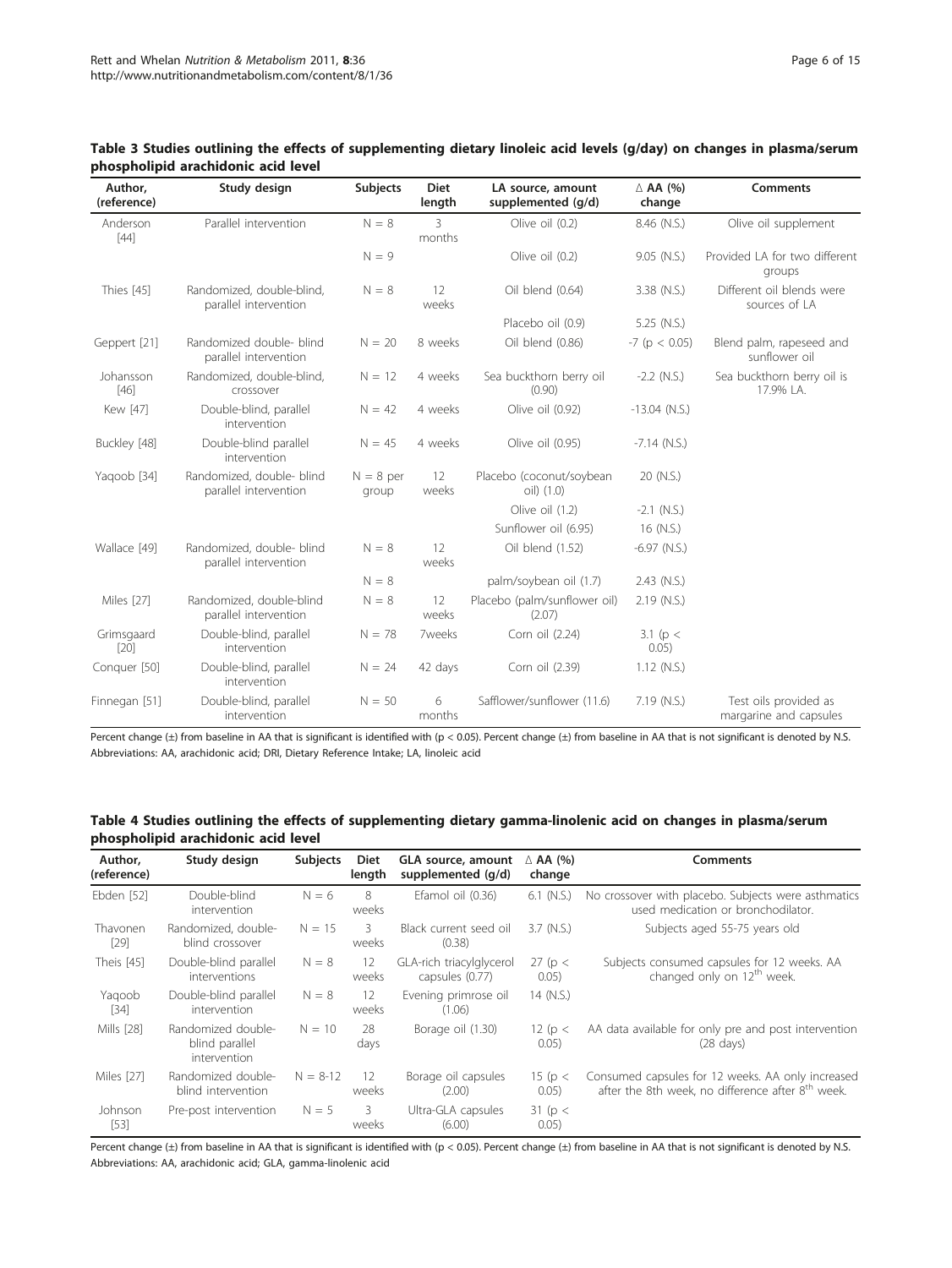| Author,<br>(reference) | Study design                                       | <b>Subjects</b> | Diet length                             | AA source, amount<br>supplemented (g/d) | $\triangle$ AA (%)<br>change | <b>Comments</b>                                               |
|------------------------|----------------------------------------------------|-----------------|-----------------------------------------|-----------------------------------------|------------------------------|---------------------------------------------------------------|
| Sinclair [54]          | Parallel intervention                              | $N = 4$         | 7 days                                  | White meat/eggs (0.50)                  | 52 ( $p <$<br>0.05)          | Consumed AA rich, low fat diet                                |
| Ishikura [55]          | Double-blind crossover                             | $N = 25$        | month                                   | SUNTGA40S capsules<br>(0.72)            | 27(p <<br>0.05)              | Derived from Mortierella alpina                               |
| Theis [45]             | Randomized, double-blind,<br>parallel intervention | $N = 48$        | 12 weeks                                | ARASCO (0.68)                           | 85(p <<br>0.05)              | Derived from Mortierella alpina                               |
| Kusmoto<br>[56]        | Double-blind intervention                          | $N = 12$        | 4 weeks                                 | SUNTGA40S (0.84)                        | 45 ( $p <$<br>0.05)          | Derived from Mortierella alpina                               |
| Nelson [57]            | Single blind crossover<br>intervention             | $N = 10$        | 50 days                                 | ARASCO (1.49)                           | 85(p <<br>0.05)              | Had 65 day washout period.<br>Derived from Mortierella alpina |
| Sevberth<br>$[58]$     | Single blind intervention                          | $N = 4$         | 2-3 weeks.<br>depending upon<br>subject | Capsules, AA ethyl ester<br>(6.00)      | 136 ( $p <$<br>0.05)         | Averaged from all 4 subjects                                  |

<span id="page-6-0"></span>Table 5 Studies outlining the effects of supplementing dietary arachidonic acid on changes in plasma/serum phospholipid arachidonic acid level

Percent change (±) from baseline in AA that is significant is identified with (p < 0.05). Percent change (±) from baseline in AA that is not significant is denoted by N.S.

Abbreviations: AA, arachidonic acid

#### Statistical Analysis

The overall linear correlation between percent change of dietary n-6 fatty acids and percent change of tissue AA was computed using the Proc Corr procedure in SAS 9.2 (SAS Institute Inc. SAS Campus Drive, Cary, North Carolina). The correlation matrix and the T statistic tested for correlation and statistical significance, respectively. For the linear correlations, the equation of the line was computed, and represented by  $y = mx$  for those that exhibited linearity. Data not resembling a linear relationship (i.e. dietary GLA and AA) utilized a polynomial growth curve from SAS General Linear Model and t-tests for model parameters tested for significance. Pvalues less than or equal to 0.05 were considered significant. The Y values represent changes of AA (% from baseline) and the X values represent the changes of the various dietary n-6 PUFA (% from baseline or g/d supplemented). In addition to the overall correlation test, the statistical significance for each individual data point (for changes in tissue AA), as reported by the authors in their respective manuscripts, was identified in each graph. If the changes from baseline were significantly different the data was represented by triangle. If the changes from baseline were not statistically different, they were represented by a diamond.

#### Results

Eleven comparisons reported decreases in LA intakes (-12% to -90%) and no significant correlations were associated with changes in plasma/serum phospholipid AA content ( $r^2$  = 0.07, p = 0.44, y = 0.026x) (Table [1](#page-3-0) and Figure [2\)](#page-7-0). Only one study of the eleven reported a significant change, a 4.1% increase in AA content, following a 29% reduction in LA intake [[16\]](#page-13-0).

Increases in dietary LA, ranging from 12%-550%, was not significantly correlated with changes in plasma/ serum phospholipid AA content ( $r^2$  = 0.074, p = 0.45, y = -0.0053x) (Table [2](#page-4-0) and Figure [3](#page-7-0)). Of the sixteen comparisons, only four studies reported significant changes in AA levels when dietary LA levels were increased; three studies reported 3-20% reductions following 12%- 110% increases in LA consumption [\[16-18](#page-13-0)] and only one study reported a significant increase in AA content (10%) following an 86% increase in LA intake [[19\]](#page-13-0). Subdividing the studies by design (crossover versus noncrossover) had no effect on the results (data not shown). Similarly, in those studies that only reported absolute levels of LA supplementation (g/d), increasing LA supplementation was not significantly correlated with changes in plasma/serum phospholipid AA content  $(r^2)$  $= 0.092$ ,  $p = 0.64$ ,  $y = 0.969x$ ) (Table [3](#page-5-0) and Figure [4\)](#page-8-0). Of the seventeen comparisons, only two were significantly different, one resulted in an increase in AA content by 3% following supplementation of 2.24 g/d of LA [[20](#page-13-0)] and the other resulted in a reduction of AA content by 7% following supplementation of 0.86 g/d [[21](#page-13-0)].

Similar comparisons were made in erythrocytes with increasing and decreasing intakes of LA, although the number of studies were more limited. Increases in dietary LA, ranging from 12%-100%, were not significantly correlated with changes in tissue AA content ( $r^2$  = 0.06,  $p = 0.75$ ,  $y = -0.1479x$ ) (Figure [5](#page-8-0)). Reducing dietary LA intake (-12% to -70%) was not significantly correlated with changes in tissue AA content ( $r^2$  = 0.017, p = 0.77,  $y = -0.0174x$ ) (Figure [6](#page-9-0)). In addition, out of the seven studies, only one study reported a significant change where decreasing dietary LA intake by 29% resulted in a 4% increase in AA content [\[16](#page-13-0)].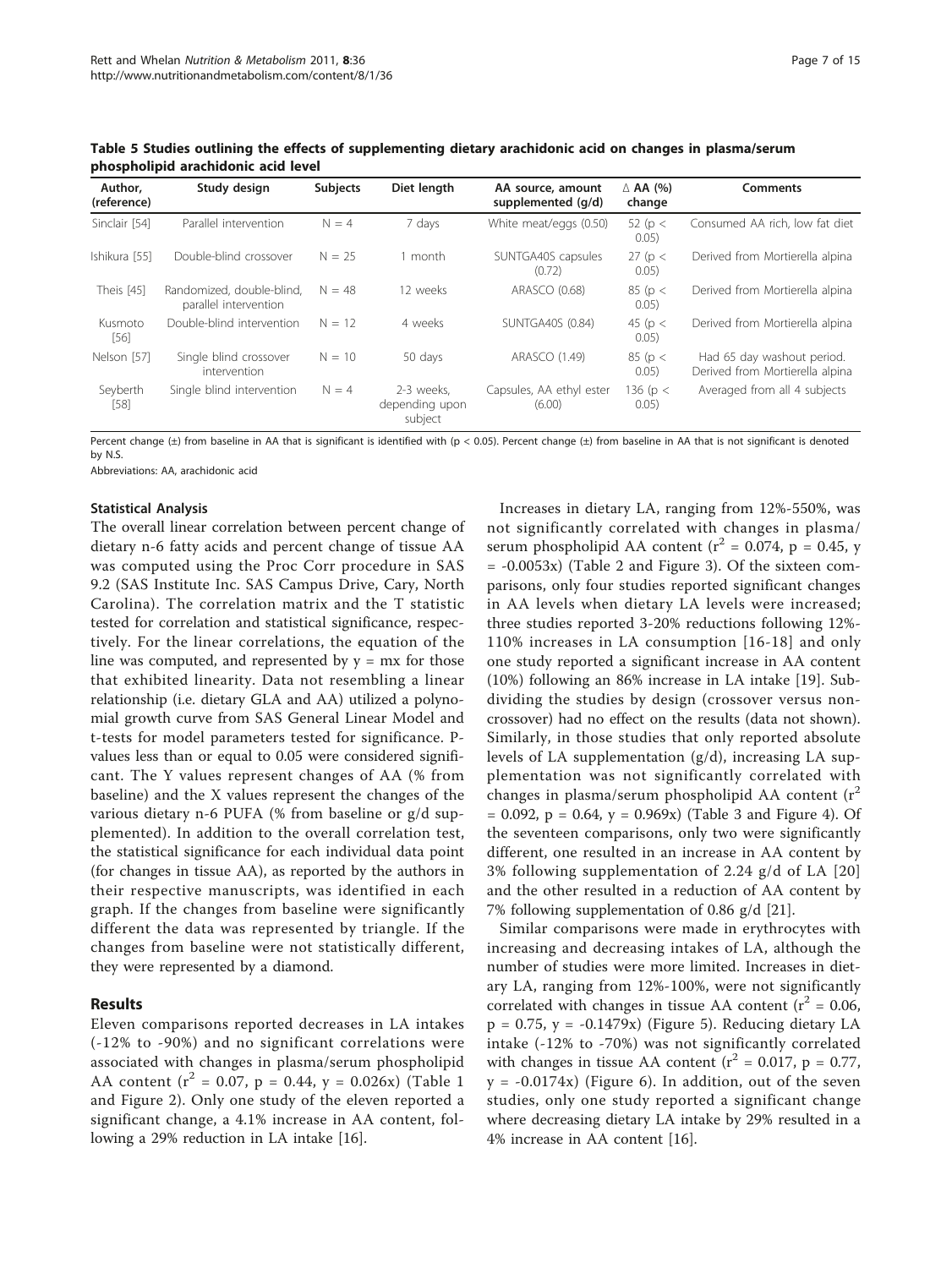phospholipid.

<span id="page-7-0"></span>

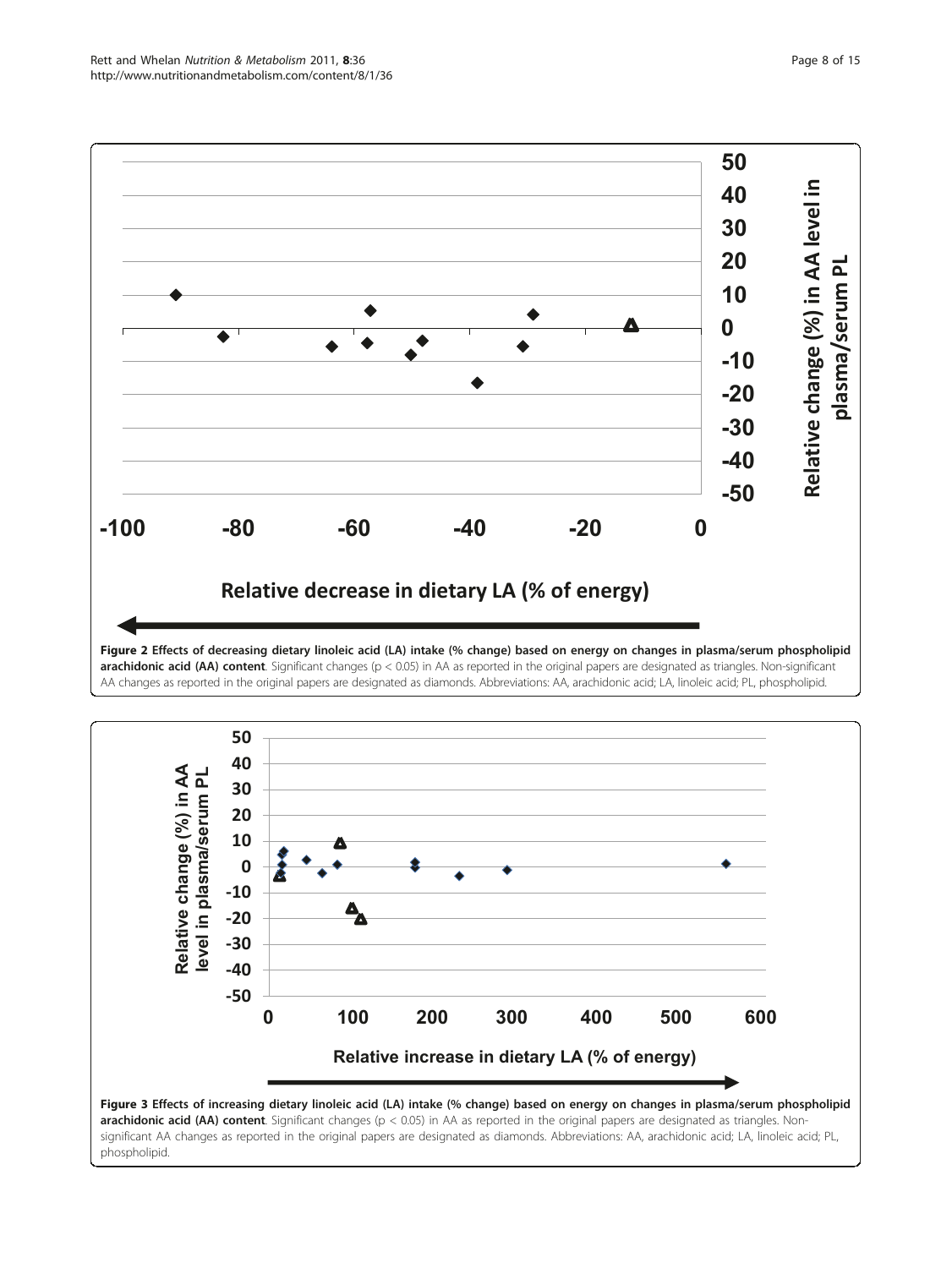<span id="page-8-0"></span>

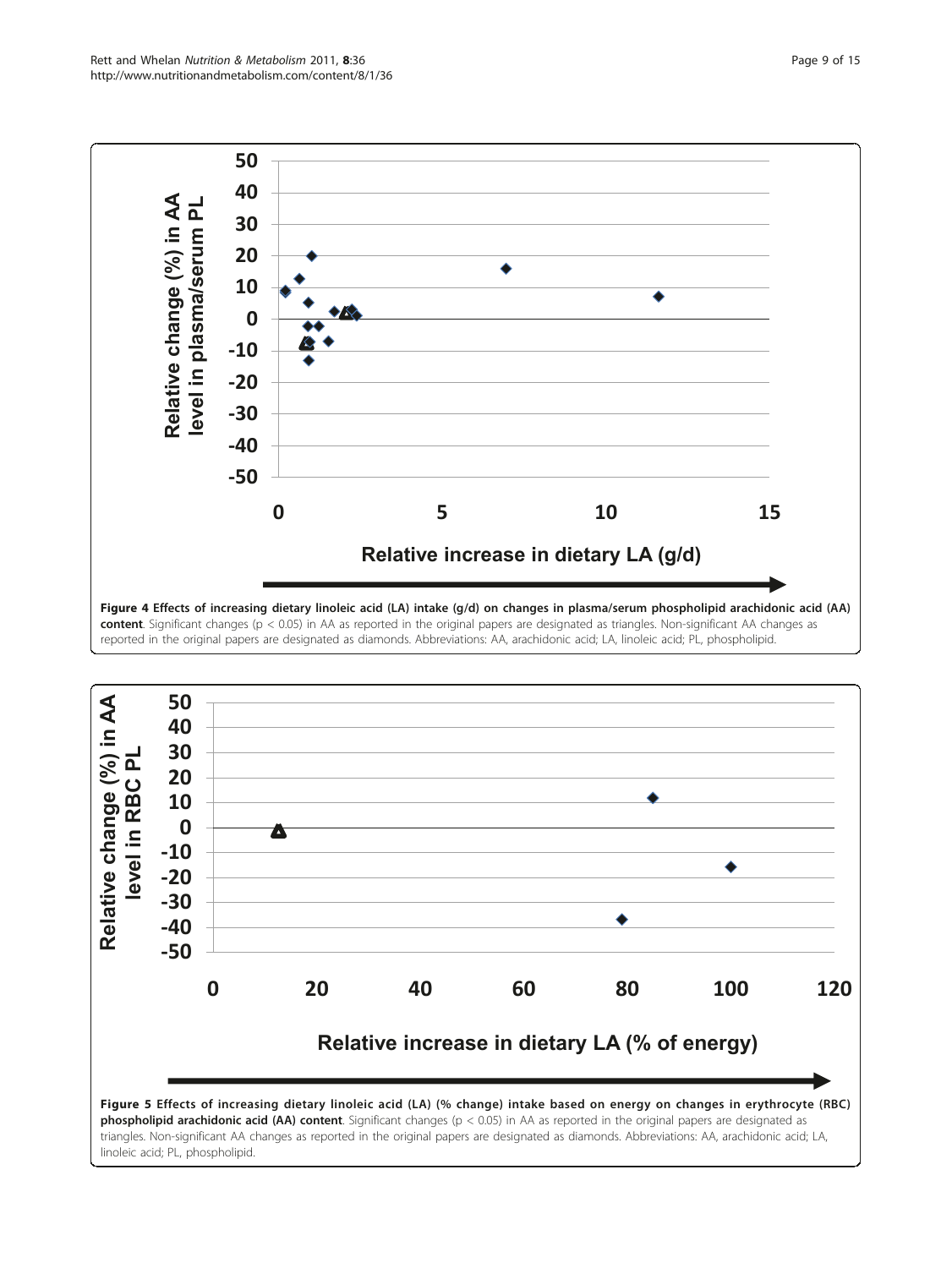<span id="page-9-0"></span>

Seven studies met our criteria for the effects of GLA supplementation on changes in plasma/serum phospholipid AA content (Table [4](#page-5-0) and Figure [7](#page-10-0)). There appeared to be a dose dependent increase in AA content with increasing intakes of GLA (ranging from 0.36 g/d to 6.00 g/day). This positive correlation ( $r^2$  = 0.75, p = 0.03, y =  $0.004x + 7.36$ ) was significant with a linear regression model, and approached significance with a non-linear (quadratic) regression model ( $r^2$  = 0.56, y = -1.4x<sup>2</sup> + 13.76x,  $p = 0.079$ ). The number of available data may be a factor in these results. Of the six GLA data points, four of them reported statistically significant increases in AA.

Similiarly, increasing dietary AA (0.50 g/d to 6.00 g/day) was positively correlated with increases in plasma/serum phospholipid AA content using a quadratic regression model ( $r^2 = 0.79$ ,  $y = -8.7x^2 + 74.87x$ ,  $p = 0.013$ ) (Figure [8\)](#page-11-0). All data points were reported as significantly different (Table [5](#page-6-0)).

# **Discussion**

Arachidonic acid is arguably the most important PUFA associated with membrane phospholipids. Upon release, AA can be enzymatically metabolized to a myriad of bioactive derivatives, eicosanoids, known to contribute to a variety of chronic diseases, but are also known to be involved in tissue homeostasis and the resolution of inflammation [[1-4,22](#page-13-0)]. The relative abundance of AA in membrane phospholipids positively influences eicosanoid production [[23](#page-13-0)]. It is well known that dietary PUFA can affect tissue AA levels; however, what is uncertain and controversial is whether modifying current intakes of dietary LA will result in concomitant changes in tissue AA content, i.e., increasing LA intake results in an increase in tissue AA content and decreasing LA has the opposite effect [[8\]](#page-13-0). The goal of this paper was to ascertain the relationship between dietary LA and tissue AA content (phospholipid pools of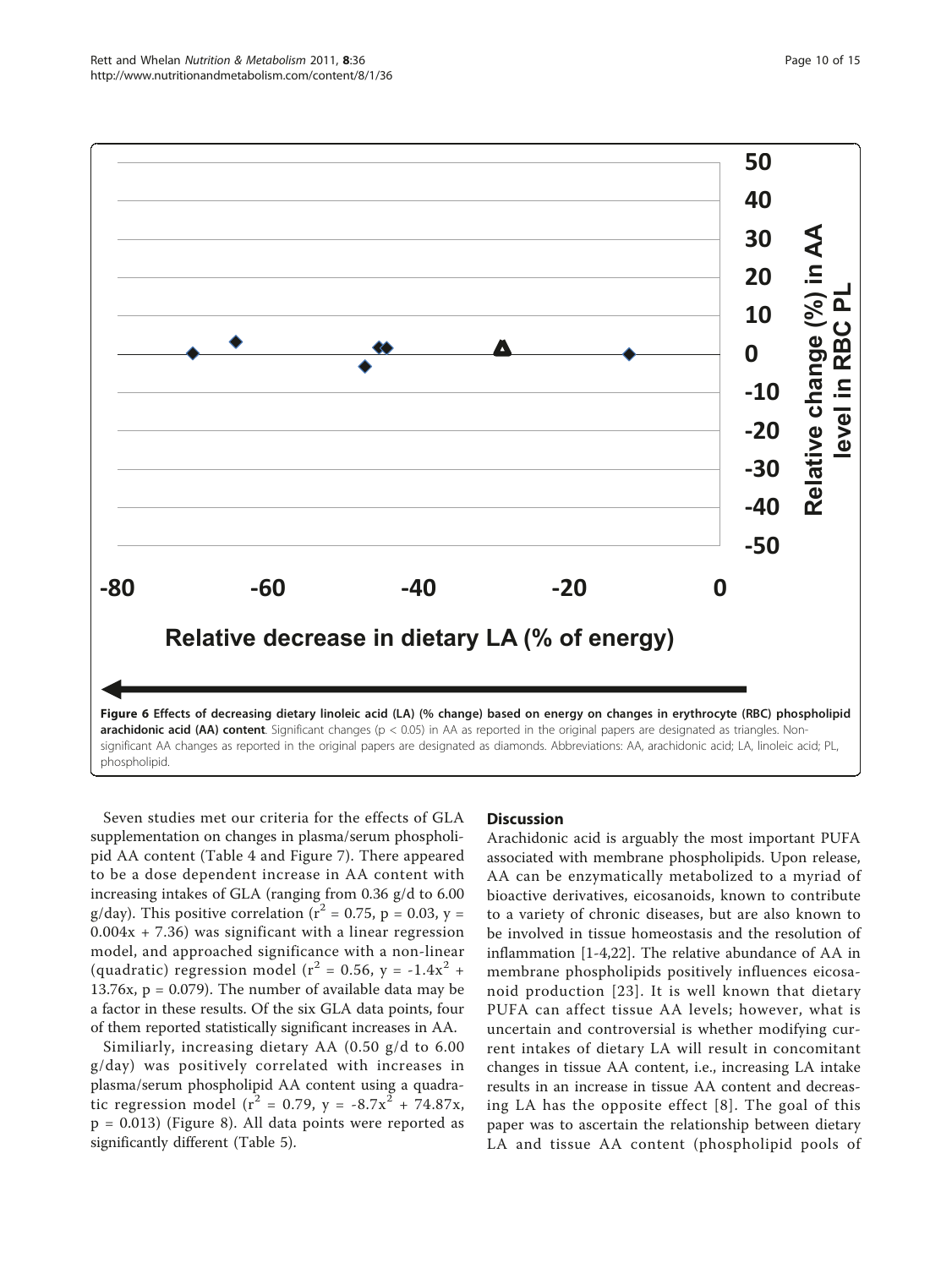<span id="page-10-0"></span>

plasma/serum and erythrocytes) in adults consuming a Western-style background diet. It was not designed to address other controversies surrounding the issues of dietary n-6 or n-3 PUFA or in other population groups.

Many papers interchange the more general term n-6 PUFA for dietary LA, but there are two major n-6 PUFA, LA and AA, that are distributed unevenly in the Western diet. While LA is the major PUFA in most commonly consumed foods, AA is exclusively found in animal products, such as, muscle, organ meats and eggs [[24\]](#page-13-0). They have distinct biological activities that are biochemically linked via desatuation and elongation, and as such, LA is the conditionally essential fatty acid. Linoleic acid is specifically required in the skin to maintain the integrity of the epidermal water barrier and AA is the immediate precursor to eicosanoids, as well as being the n-6 PUFA selectively incorporated into the membranes of certain tissues, i.e., brain [\[25](#page-13-0)]. When consumed (LA vs. AA), they appear to have differential effects on tissue fatty acid composition, where AA appears to more robustly modify tissue AA levels and eicosanoids [[14](#page-13-0),[26](#page-13-0)].

The data presented in this paper suggests that a dose response between dietary LA and tissue AA does not

exists within the backdrop of individuals consuming a Western-type diet. Increasing LA by as much as 551% from baseline and reducing LA by as much as 90% from baseline failed to yield compelling evidence supporting the concept that any conversion of dietary LA to downstream metabolites results in tissue enrichment of AA, a notion commonly assumed. For example, "However, the higher concentrations of LA typically found in the Western diet results in a greater conversion of LA to arachidonic acid" [[8\]](#page-13-0) and"Excessive n-6 precursors promotes formation of AA" [\[9](#page-13-0)], suggesting enrichment of AA in tissues with increases in LA intake. We chose to evaluate the data by looking at changes from baseline in tissue AA content to standardize the data from one study to the next. Each study began with a baseline value and we reported percent changes from that baseline. Supplemental intakes of LA were reported based on energy and when that value could not be determined, we reported absolute supplemented values, and these data were reported seperately.

As observed from the distribution of the responses, there was wide variability. Some papers showed small increases in tissue AA levels when dietary LA changed,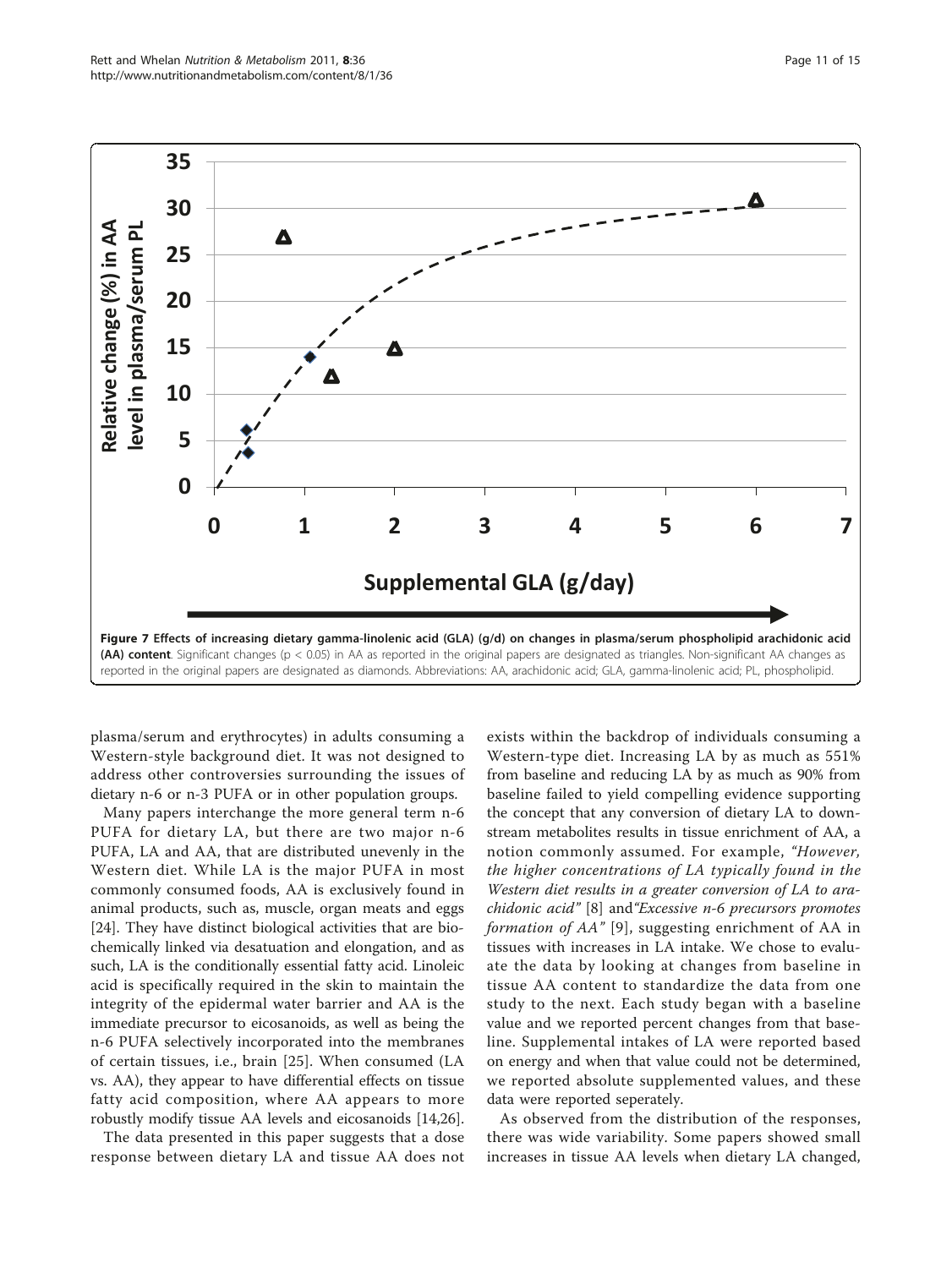<span id="page-11-0"></span>

while other papers showed small decreases, but most of these changes lacked significance. When there was significance, the changes were minimal and the distribution pattern of the data did not favor an increase or a decrease. We chose plasma/serum and erythrocytes as the tissues of choice because here is where the bulk of data exists in the human literature. Erythrocytes represent a more stable pool of dietary lipids, contain very little neutral lipids and thus represents a membrane fraction of AA. Fasting plasma/serum phospholipid levels primarily (but not exclusively) represents in part phospholipids of lipoproteins that are derived from hepatic endoplasmic reticulum [[15](#page-13-0)], and this pool is more responsive to more recent dietary PUFA intakes.

In an effort to identify why dietary LA may not modify tissue AA levels, we reviewed the literature for dietary GLA using the same search strategy. Was the conversion of LA to AA rate-limiting, or were tissue levels of AA saturated? Delta-6 desaturase is the rate-limiting

enzyme in the metabolism of LA to AA. GLA is a dietary n-6 PUFA that enters the metabolic pathway after the delta-6 desaturase step. If delta-6 desaturase is ratelimiting and tissue AA content is not saturated, then there should be evidence that including GLA in the diet increases tissue AA levels. When GLA was supplemented as the triacylglycerol form or as a component of a dietary oil containing GLA (i.e., blackcurrant, evening primrose or borage oil), tissue AA content increased in a dose responsive manner. These effects appeared to be less prominent in those studies [\[27-29\]](#page-13-0) that used oils containing appreciable amounts of the more highly unsaturated n-3 PUFA stearidonic acid, i.e., blackcurrant [[30\]](#page-13-0). When AA was supplemented in the diet, there was further enrichment in tissue AA content above that observed with either LA or GLA. These results suggest that delta-5 desaturase potentially becomes rate limiting when GLA is supplemented. The reaction mediated by delta-5 desaturase is an intermediate step between GLA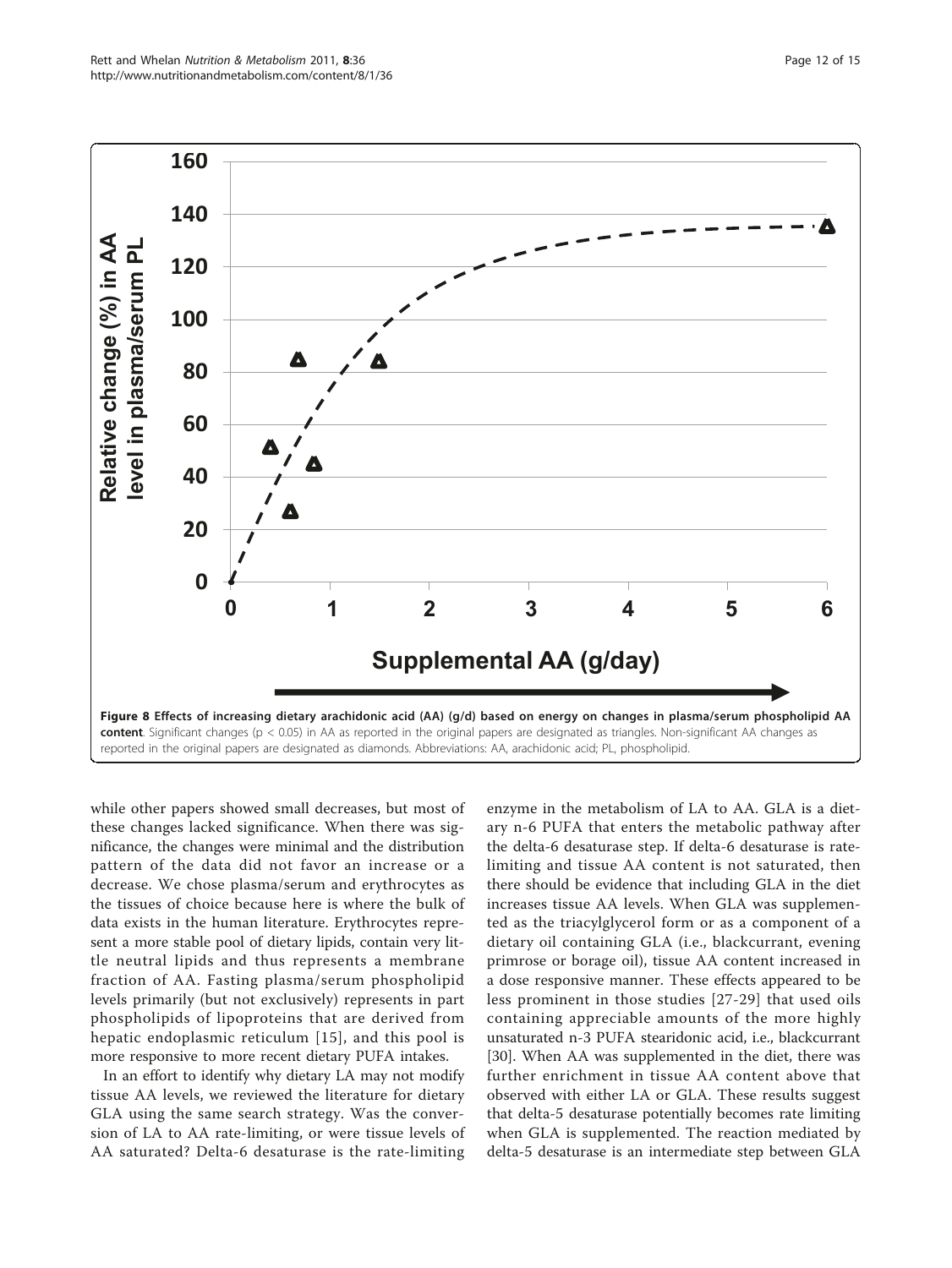and AA and by-passing that step with dietary AA leads to further enrichment. These data seem to suggest that while dietary LA maybe a metabolic precursor for AA, its influence on tissue levels in populations consuming Western diets are limited by the enzymatic conversion through delta-6 desaturase and not due to tissue saturation of AA. These data are supported by the poor rates of conversion of plasma/serum LA to AA in adults. In tracer studies involving stable isotopes, the estimated fractional conversion of LA to AA was between 0.3% and 0.6% [[31\]](#page-13-0).

The levels of LA in the diet required to achieve essentiality could be as low as 0.5-2.0% of energy in infants [[32,33\]](#page-13-0) and it has been reported that tissue levels of AA no longer respond to dietary LA intakes above 2% energy in adults [\[12](#page-13-0)]. Our study was designed to chose studies that incorporated a Western-type diet where LA is not typically limiting, reflective of the general public. This means a full compliment of PUFAs were being consumed along with LA supplementation. The DRIs for LA and alpha-linolenic acid (ALA, 18:3 n-3) are 12 g-17 g/d and 1.1 g-1.6 g, respectively (women the lower figure, men the higher figure). This would be equivalent to intakes approximating 6% and 0.7% of calories per day for LA and ALA, respectively. It is not unreasonable to think that with a background diet containing LA, ALA, AA, and long-chain n-3 PUFAs, i.e. eicosapentaenoic acid (EPA, 20:5 n-3) and docosahexaenoic acid (DHA, 22:6 n-3) at typical intakes, that modifying dietary LA levels may not influence tissue AA levels. It is possible that as LA increases in the diet it maybe competing with AA for reacylation into phospholipids [[13,14,16](#page-13-0)-[18,21,34\]](#page-13-0).

A small number of studies modified LA intakes by using oils that also contained some ALA, such as soybean and canola oil [[17](#page-13-0),[35,36\]](#page-13-0), but the results from these studies were not significant and were similar to the other results. There could be some concern that some of the supplemented oils contain ALA, such as soybean oil. It must be remembered that soybean oil has a LA:ALA ratio similar (8:1) to that found in the US diet (10:1) and if you included or excluded these papers the results were unaffected. We also included two studies that supplemented LA with recommended fish restrictions (because they met our inclusion/exclusion criteria) [[19,37\]](#page-13-0). One study (+176% LA) reported no changes in AA levels, while the other (+86% LA) reported a 10% increase in AA.

Some of the weaknesses of this review are reflected in the studies that qualified for our evaluation. Most were not designed to specifically address our research question; however, those that were specifically designed to evaluate the effect of dietary LA on tissue AA content yielded results that were similar to the overall results [[13\]](#page-13-0). Each study used a different population with potentially different background diets, but overall this would better reflect the consumption patterns of the general public. Not all studies were blinded (61% were blinded) and dietary LA was not exclusively modified. The methods for modifying LA intakes were varied and other dietary PUFA were not controlled for with the exceptions identified previously, and data for only two tissues were evaluated. When LA was modified, it was done so by typically changing the levels of an oil rich in LA (i.e., corn oil, safflower oil, sunflower oil) or foods containing LA (as opposed to adding pure LA), reflecting how LA would be consumed by the general public. There were no standard length to the studies. For example, studies involving plasma/serum ranged between 14 days-5 months, and those looking at erythrocyte data ranged between 14-180 days. Importantly, the subjects were used as their own controls, the studies addressed changes in LA in relationship to Western-type diets, and the results were not different between those studies that were double-blind randomized placebo controlled trials (1/3) and those that were not. Despite these weaknesses, positive results were still identified with intakes of GLA and AA, helping to support those results reported with LA.

# Conclusions

Elevated tissue AA levels are believed to be positively associated with eicosanoid formation and risk for a variety of chronic diseases, including cardiovascular disease, cancer and inflammation. The literature expresses concern over the fact that increasing dietary LA can potentially enrich tissues with AA due to their metabolic link. The results of this study do not support this concern. Whereas AA levels in blood phospholipids is increased by GLA or AA supplements, intervention studies bring no evidence to suggest that changes in dietary LA will modify tissue AA content in an adult population consuming a Western-type diet.

#### Abbreviations

AA: arachidonic acid; ALA: alpha-linolenic acid; DHA: docosahexaenoic acid; DRI: Dietary Reference Intake; EPA: eicosapentaenoic acid; GLA: gammalinolenic acid; LA: linoleic acid; NSAIDs: non-steroidal anti-inflammatory drugs; PL: phospholipid; PUFA: polyunsaturated fatty acids.

#### Acknowledgements and funding

This research was associated with the USDA Multistate Regional Research Project NC1039, and funded in part by the Tennessee Agricultural Experiment Station (JW).

#### Authors' contributions

BR conducted the research and co-wrote manuscript, and JW formulated and designed research, co-wrote manuscript and had final responsibility for all parts of the manuscript. All authors have read and approved the final manuscript.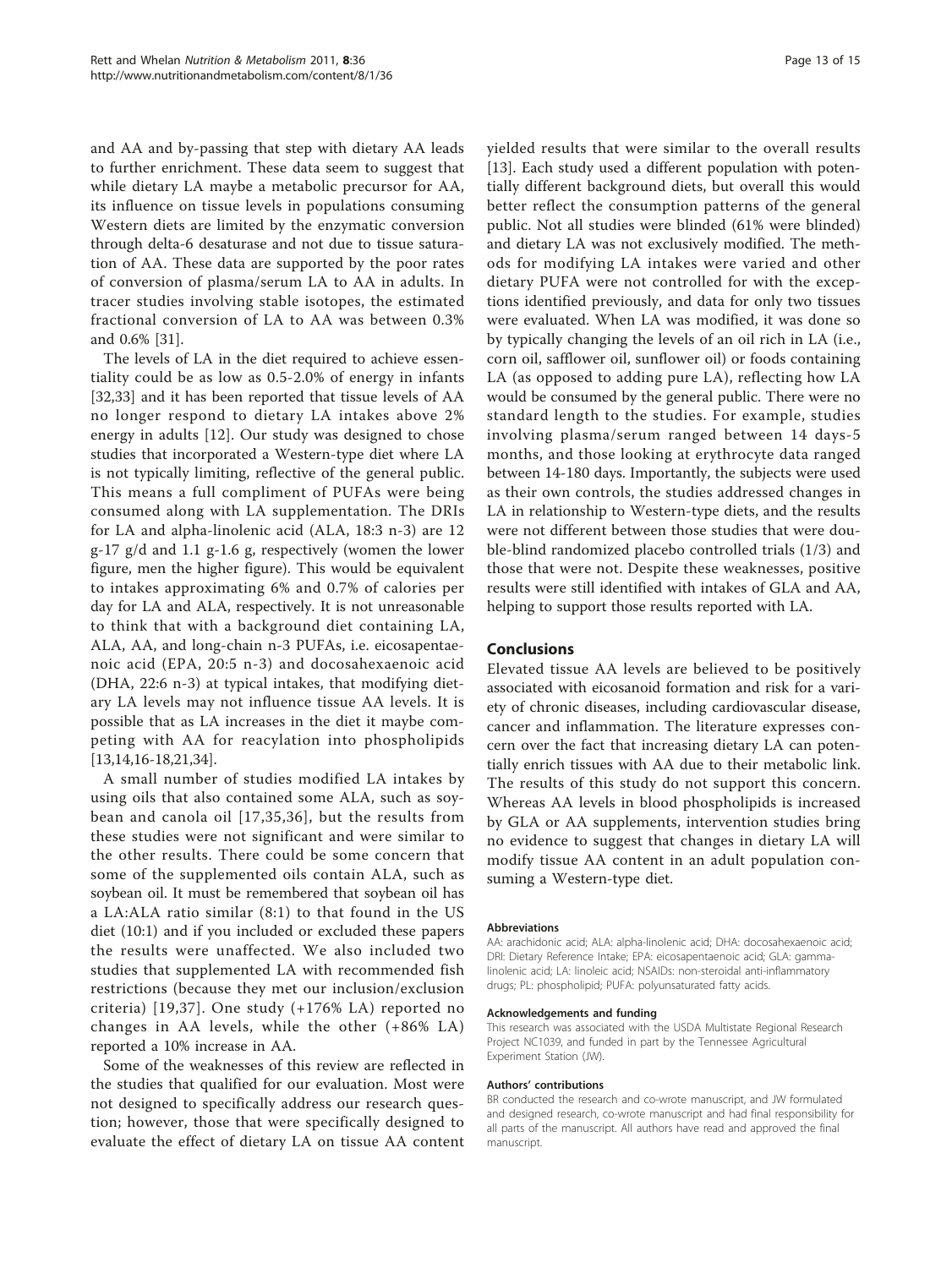#### <span id="page-13-0"></span>Competing interests

The authors declare that they have no competing interests.

Received: 4 March 2011 Accepted: 10 June 2011 Published: 10 June 2011

#### References

- 1. Calder PC: n-3 Polyunsaturated fatty acids, inflammation, and inflammatory diseases. Am J Clin Nutr 2006, 83:S1505-1519.
- 2. Wang D, DuBois RN: [Prostaglandins and cancer.](http://www.ncbi.nlm.nih.gov/pubmed/16118353?dopt=Abstract) Gut 2006, 55:115-122.
- McEntee MF, Whelan J: [Dietary polyunsaturated fatty acids and colorectal](http://www.ncbi.nlm.nih.gov/pubmed/12442910?dopt=Abstract) [neoplasia.](http://www.ncbi.nlm.nih.gov/pubmed/12442910?dopt=Abstract) Biomed Pharmacother 2002, 56:380-387.
- 4. Allayee H, Roth N, Hodis HN: Polyunsaturated fatty acids and cardiovascular disease: implications for nutrigenetics. J Nutrigenet and Nutrigenomics 2009, 2:140-148.
- Institute of Medicine, Food and Nutrition Board. Dietary reference Intakes for energy, carbohydrate, fiber, fat, fatty acids, cholesterol, protein, and amino acids. [\[http://fnic.nal.usda.gov/nal\\_display/index.php?](http://fnic.nal.usda.gov/nal_display/index.php?info_center=4&tax_level=3&tax_subject=274&topic_id=1323&level3_id=5145&level4_id=0&level5_id=0&placement_default=0) [info\\_center=4&tax\\_level=3&tax\\_subject=274&topic\\_id=1323&level3\\_](http://fnic.nal.usda.gov/nal_display/index.php?info_center=4&tax_level=3&tax_subject=274&topic_id=1323&level3_id=5145&level4_id=0&level5_id=0&placement_default=0) [id=5145&level4\\_id=0&level5\\_id=0&placement\\_default=0\]](http://fnic.nal.usda.gov/nal_display/index.php?info_center=4&tax_level=3&tax_subject=274&topic_id=1323&level3_id=5145&level4_id=0&level5_id=0&placement_default=0).
- 6. Mohrhauer H, Holman RT: [The effect of dose level of essential fatty acids](http://www.ncbi.nlm.nih.gov/pubmed/14168145?dopt=Abstract) [upon fatty acid composition of the rat liver.](http://www.ncbi.nlm.nih.gov/pubmed/14168145?dopt=Abstract) J Lipid Res 1963, 4:151-159.
- 7. Renaud SC, Ruf JC, Petithory D: [The positional distribution of fatty acids](http://www.ncbi.nlm.nih.gov/pubmed/7861250?dopt=Abstract) [in palm oil and lard influences their biologic effects in rats.](http://www.ncbi.nlm.nih.gov/pubmed/7861250?dopt=Abstract) J Nutr 1995, 125:229-237.
- 8. Wall RR, Paul R, Fitzgerald , Gerald F, Stanton , Catherine : [Fatty acids from](http://www.ncbi.nlm.nih.gov/pubmed/20500789?dopt=Abstract) [fish: the anti-inflammatory potential of long-chain omega-3 fatty acids.](http://www.ncbi.nlm.nih.gov/pubmed/20500789?dopt=Abstract) Nutr Rev 2010, 68:280-289.
- Layé S: Polyunsaturated fatty acids, neuroinflammation and well being. Prostaglandins Leukot and Essent Fatty Acids 2010, 82:295-303.
- 10. Simopoulos AP: The importance of the omega-6/omega-3 fatty acid ratio in cardiovascular disease and other chronic diseases. Exp Biol Med 2008, 233:674-688.
- 11. Lands WE: [Dietary fat and health: the evidence and the politics of](http://www.ncbi.nlm.nih.gov/pubmed/16387724?dopt=Abstract) [prevention: careful use of dietary fats can improve life and prevent](http://www.ncbi.nlm.nih.gov/pubmed/16387724?dopt=Abstract) [disease.](http://www.ncbi.nlm.nih.gov/pubmed/16387724?dopt=Abstract) Ann N Y Acad Sci 2005, 1055:179-192.
- 12. James M, Gibson R, D'Angelo M, Neumann M, Cleland L: [Simple](http://www.ncbi.nlm.nih.gov/pubmed/8379505?dopt=Abstract) [relationships exist between dietary linoleate and the n-6 fatty acids of](http://www.ncbi.nlm.nih.gov/pubmed/8379505?dopt=Abstract) [human neutrophils and plasma.](http://www.ncbi.nlm.nih.gov/pubmed/8379505?dopt=Abstract) Am J Clin Nutr 1993, 58:497-500.
- 13. Liou YA, Innis SM: Dietary linoleic acid has no effect on arachidonic acid, but increases n-6 eicosadienoic acid, and lowers dihomo-[gamma] linolenic and eicosapentaenoic acid in plasma of adult men. Prostaglandins Leukot and Essent Fatty Acids 2009, 80:201-206.
- 14. O Adam AT, Zollner N: [Influence of dietary linoleic acid intake with](http://www.ncbi.nlm.nih.gov/pubmed/12624485?dopt=Abstract) [different fat intakes on arachidonic acid concentrations in plasma and](http://www.ncbi.nlm.nih.gov/pubmed/12624485?dopt=Abstract) [platelet lipids and eicosanoid biosynthesis in female volunteers.](http://www.ncbi.nlm.nih.gov/pubmed/12624485?dopt=Abstract) Ann Nutr Metab 2003, 47:31-36.
- 15. Shelness GS, Sellers JA: [Very-low-density lipoprotein assembly and](http://www.ncbi.nlm.nih.gov/pubmed/11264986?dopt=Abstract) [secretion.](http://www.ncbi.nlm.nih.gov/pubmed/11264986?dopt=Abstract) Current Opinion in Lipidology 2001, 12:151-157.
- 16. King IB, Lemaitre RN, Kestin M: [Effect of a low-fat diet on fatty acid](http://www.ncbi.nlm.nih.gov/pubmed/16469979?dopt=Abstract) [composition in red cells, plasma phospholipids, and cholesterol esters:](http://www.ncbi.nlm.nih.gov/pubmed/16469979?dopt=Abstract) [investigation of a biomarker of total fat intake.](http://www.ncbi.nlm.nih.gov/pubmed/16469979?dopt=Abstract) Am J Clin Nutr 2006, 83:227-236.
- 17. Lasserre M, Mendy F, Spielmann D, Jacotot B: [Effects of different dietary](http://www.ncbi.nlm.nih.gov/pubmed/2860553?dopt=Abstract) [intake of essential fatty acids on C20:3](http://www.ncbi.nlm.nih.gov/pubmed/2860553?dopt=Abstract)ω6 and C20:4ω6 serum levels in [human adults.](http://www.ncbi.nlm.nih.gov/pubmed/2860553?dopt=Abstract) Lipids 1985, 20:227-233.
- Raatz SK BD, Thomas W, Kris-Etherton P: [Total fat intake modifies plasma](http://www.ncbi.nlm.nih.gov/pubmed/11160538?dopt=Abstract) [fatty acid composition in humans.](http://www.ncbi.nlm.nih.gov/pubmed/11160538?dopt=Abstract) J Nutr 2001, 131:231-234.
- 19. Valsta LM SI, Aro A, Mutanen M: [Alpha-linolenic acid in rapeseed oil partly](http://www.ncbi.nlm.nih.gov/pubmed/8730609?dopt=Abstract) [compensates for the effect of fish restriction on plasma long chain n-3](http://www.ncbi.nlm.nih.gov/pubmed/8730609?dopt=Abstract) [fatty acids.](http://www.ncbi.nlm.nih.gov/pubmed/8730609?dopt=Abstract) Eur J Clin Nutr 1996, 50:229-235.
- 20. Grimsgaard S, Bonaa K, Hansen J, Nordoy A: [Highly purified](http://www.ncbi.nlm.nih.gov/pubmed/9280188?dopt=Abstract) [eicosapentaenoic acid and docosahexaenoic acid in humans have](http://www.ncbi.nlm.nih.gov/pubmed/9280188?dopt=Abstract) [similar triacylglycerol-lowering effects but divergent effects on serum](http://www.ncbi.nlm.nih.gov/pubmed/9280188?dopt=Abstract) [fatty acids.](http://www.ncbi.nlm.nih.gov/pubmed/9280188?dopt=Abstract) Am J Clin Nutr 1997, 66:649-659.
- 21. Geppert J, Demmelmair H, Hornstra G, Koletzko B: [Co-supplementation of](http://www.ncbi.nlm.nih.gov/pubmed/17678567?dopt=Abstract) [healthy women with fish oil and evening primrose oil increases plasma](http://www.ncbi.nlm.nih.gov/pubmed/17678567?dopt=Abstract) docosahexaenoic acid, γ[-linolenic acid and dihomo-](http://www.ncbi.nlm.nih.gov/pubmed/17678567?dopt=Abstract)γ-linolenic acid [levels without reducing arachidonic acid concentrations.](http://www.ncbi.nlm.nih.gov/pubmed/17678567?dopt=Abstract) Br J Nutr 2008, 99:360-369.
- 22. Ryan A, Godson C: [Lipoxins: regulators of resolution.](http://www.ncbi.nlm.nih.gov/pubmed/20226737?dopt=Abstract) Current Opinion in Pharmacology 2010, 10:166-172.
- 23. Whelan J, McEntee MF: [Dietary \(n-6\) PUFA and intestinal tumorigenesis.](http://www.ncbi.nlm.nih.gov/pubmed/15570048?dopt=Abstract) J Nutr 2004, 134:3421S-3426.
- 24. Taber L, Chiu CH, Whelan J: [Assessment of the arachidonic acid content](http://www.ncbi.nlm.nih.gov/pubmed/9930399?dopt=Abstract) [in foods commonly consumed in the American diet.](http://www.ncbi.nlm.nih.gov/pubmed/9930399?dopt=Abstract) Lipids 1998, 33:1151-1157.
- 25. Rapoport SI: Brain arachidonic and docosahexaenoic acid cascades are selectively altered by drugs, diet and disease. Prostaglandins Leukot and Essent Fatty Acids 2008, 79:153-156.
- 26. Whelan J, Surette ME, Hardardottir I, Lu G, Golemboski KA, Larsen E, Kinsella JE: [Dietary arachidonate enhances tissue arachidonate levels and](http://www.ncbi.nlm.nih.gov/pubmed/8263613?dopt=Abstract) [eicosanoid production in syrian hamsters.](http://www.ncbi.nlm.nih.gov/pubmed/8263613?dopt=Abstract) J Nutr 1993, 123:2174-2185.
- 27. Miles EA, Banerjee T, Calder PC: The influence of different combinations of [gamma]-linolenic, stearidonic and eicosapentaenoic acids on the fatty acid composition of blood lipids and mononuclear cells in human volunteers. Prostaglandins Leukot and Essent Fatty Acids 2004, 70:529-538.
- 28. Mills De PK, Harvey KA, Ward RP: [Dietary fatty acid supplementation alters](http://www.ncbi.nlm.nih.gov/pubmed/2760908?dopt=Abstract) [stress reactivity and performance in man.](http://www.ncbi.nlm.nih.gov/pubmed/2760908?dopt=Abstract) J Hum Hypertens 1989, 3:111-116.
- 29. Tahvonen RL, Schwab US, Linderborg KM, Mykkänen HM, Kallio HP: [Black](http://www.ncbi.nlm.nih.gov/pubmed/15936647?dopt=Abstract) [currant seed oil and fish oil supplements differ in their effects on fatty](http://www.ncbi.nlm.nih.gov/pubmed/15936647?dopt=Abstract) [acid profiles of plasma lipids, and concentrations of serum total and](http://www.ncbi.nlm.nih.gov/pubmed/15936647?dopt=Abstract) [lipoprotein lipids, plasma glucose and insulin.](http://www.ncbi.nlm.nih.gov/pubmed/15936647?dopt=Abstract) J Nutr Biochem 2005, 16:353-359.
- 30. Whelan J: [Dietary Stearidonic Acid Is a Long Chain \(n-3\) Polyunsaturated](http://www.ncbi.nlm.nih.gov/pubmed/19056654?dopt=Abstract) [Fatty Acid with Potential Health Benefits.](http://www.ncbi.nlm.nih.gov/pubmed/19056654?dopt=Abstract) The Journal of Nutrition 2009, 139:5-10.
- 31. Demmelmair , Iser , Rauh P, Koletzko : [Comparison of bolus versus](http://www.ncbi.nlm.nih.gov/pubmed/10411666?dopt=Abstract) [fractionated oral applications of \[13C\]-linoleic acid in humans.](http://www.ncbi.nlm.nih.gov/pubmed/10411666?dopt=Abstract) Eur J Clin Invest 1999, 29:603-609.
- 32. Paulsrud JR, Pensler L, Whitten CF, Stewart S, Holman RT: [Essential fatty](http://www.ncbi.nlm.nih.gov/pubmed/4626563?dopt=Abstract) [acid deficiency in infants induced by fat-free intravenous feeding.](http://www.ncbi.nlm.nih.gov/pubmed/4626563?dopt=Abstract) Am J Clin Nutr 1972, 25:897-904.
- 33. Cuthbertson W: [Essential fatty acid requirements in infancy.](http://www.ncbi.nlm.nih.gov/pubmed/773167?dopt=Abstract) Am J Clin Nutr 1976, 29:559-568.
- 34. Yaqoob PPH, Cortina-Borja M, Newsholme EA, Calder PC: [Encapsulated fish](http://www.ncbi.nlm.nih.gov/pubmed/10692004?dopt=Abstract) [oil enriched in alpha-tocopherol alters plasma phospholipid and](http://www.ncbi.nlm.nih.gov/pubmed/10692004?dopt=Abstract) [mononuclear cell fatty acid compositions but not mononuclear cell](http://www.ncbi.nlm.nih.gov/pubmed/10692004?dopt=Abstract) [functions.](http://www.ncbi.nlm.nih.gov/pubmed/10692004?dopt=Abstract) Eur J Clin Invest 2000, 30:260-274.
- 35. Lichtenstein AH, Matthan NR, Jalbert SM, Resteghini NA, Schaefer EJ, Ausman LM: [Novel soybean oils with different fatty acid profiles alter](http://www.ncbi.nlm.nih.gov/pubmed/16960162?dopt=Abstract) [cardiovascular disease risk factors in moderately hyperlipidemic](http://www.ncbi.nlm.nih.gov/pubmed/16960162?dopt=Abstract) [subjects.](http://www.ncbi.nlm.nih.gov/pubmed/16960162?dopt=Abstract) Am J Clin Nutr 2006, 84:497-504.
- 36. Vega-Lopez S, Ausman LM, Jalbert SM, Erkkila AT, Lichtenstein AH: [Palm](http://www.ncbi.nlm.nih.gov/pubmed/16825681?dopt=Abstract) [and partially hydrogenated soybean oils adversely alter lipoprotein](http://www.ncbi.nlm.nih.gov/pubmed/16825681?dopt=Abstract) [profiles compared with soybean and canola oils in moderately](http://www.ncbi.nlm.nih.gov/pubmed/16825681?dopt=Abstract) [hyperlipidemic subjects.](http://www.ncbi.nlm.nih.gov/pubmed/16825681?dopt=Abstract) Am J Clin Nutr 2006, 84:54-62.
- 37. Angela Liou Y, King DJ, Zibrik D, Innis SM: [Decreasing linoleic acid with](http://www.ncbi.nlm.nih.gov/pubmed/17374659?dopt=Abstract) [constant {alpha}-linolenic acid in dietary fats increases \(n-3\)](http://www.ncbi.nlm.nih.gov/pubmed/17374659?dopt=Abstract) [eicosapentaenoic acid in plasma phospholipids in healthy men.](http://www.ncbi.nlm.nih.gov/pubmed/17374659?dopt=Abstract) J Nutr 2007, 137:945-952.
- 38. Goyens PL, Spilker ME, Zock PL, Katan MB, Mensink RP: [Conversion of](http://www.ncbi.nlm.nih.gov/pubmed/16825680?dopt=Abstract) [{alpha}-linolenic acid in humans is influenced by the absolute amounts](http://www.ncbi.nlm.nih.gov/pubmed/16825680?dopt=Abstract) [of {alpha}-linolenic acid and linoleic acid in the diet and not by their](http://www.ncbi.nlm.nih.gov/pubmed/16825680?dopt=Abstract) [ratio.](http://www.ncbi.nlm.nih.gov/pubmed/16825680?dopt=Abstract) Am J Clin Nutr 2006, 84:44-53.
- 39. Li D, Sinclair A, Wilson A, Nakkote S, Kelly F, Abedin L, Mann N, Turner A: [Effect of dietary {alpha}-linolenic acid on thrombotic risk factors in](http://www.ncbi.nlm.nih.gov/pubmed/10232625?dopt=Abstract) [vegetarian men.](http://www.ncbi.nlm.nih.gov/pubmed/10232625?dopt=Abstract) Am J Clin Nutr 1999, 69:872-882.
- 40. Mantzioris E, James M, Gibson R, Cleland L: [Dietary substitution with an](http://www.ncbi.nlm.nih.gov/pubmed/7910999?dopt=Abstract) [alpha-linolenic acid-rich vegetable oil increases eicosapentaenoic acid](http://www.ncbi.nlm.nih.gov/pubmed/7910999?dopt=Abstract) [concentrations in tissues.](http://www.ncbi.nlm.nih.gov/pubmed/7910999?dopt=Abstract) Am J Clin Nutr 1994, 59:1304-1309.
- 41. Geppert J, Kraft V, Demmelmair H, Koletzko B: [Docosahexaenoic acid](http://www.ncbi.nlm.nih.gov/pubmed/16296399?dopt=Abstract) [supplementation in vegetarians effectively increases omega-3 index: A](http://www.ncbi.nlm.nih.gov/pubmed/16296399?dopt=Abstract) [randomized trial.](http://www.ncbi.nlm.nih.gov/pubmed/16296399?dopt=Abstract) Lipids 2005, 40:807-814.
- 42. Thijssen MAMA, Hornstra G, Mensink RP: [Stearic, oleic, and linoleic acids](http://www.ncbi.nlm.nih.gov/pubmed/16317124?dopt=Abstract) [have comparable effects on markers of thrombotic tendency in healthy](http://www.ncbi.nlm.nih.gov/pubmed/16317124?dopt=Abstract) [human subjects.](http://www.ncbi.nlm.nih.gov/pubmed/16317124?dopt=Abstract) J Nutr 2005, 135:2805-2811
- 43. Montoya MT, Porres A, Serrano S, Fruchart JC, Mata P, Gerique JAG, Castro GR: [Fatty acid saturation of the diet and plasma lipid](http://www.ncbi.nlm.nih.gov/pubmed/11864853?dopt=Abstract)